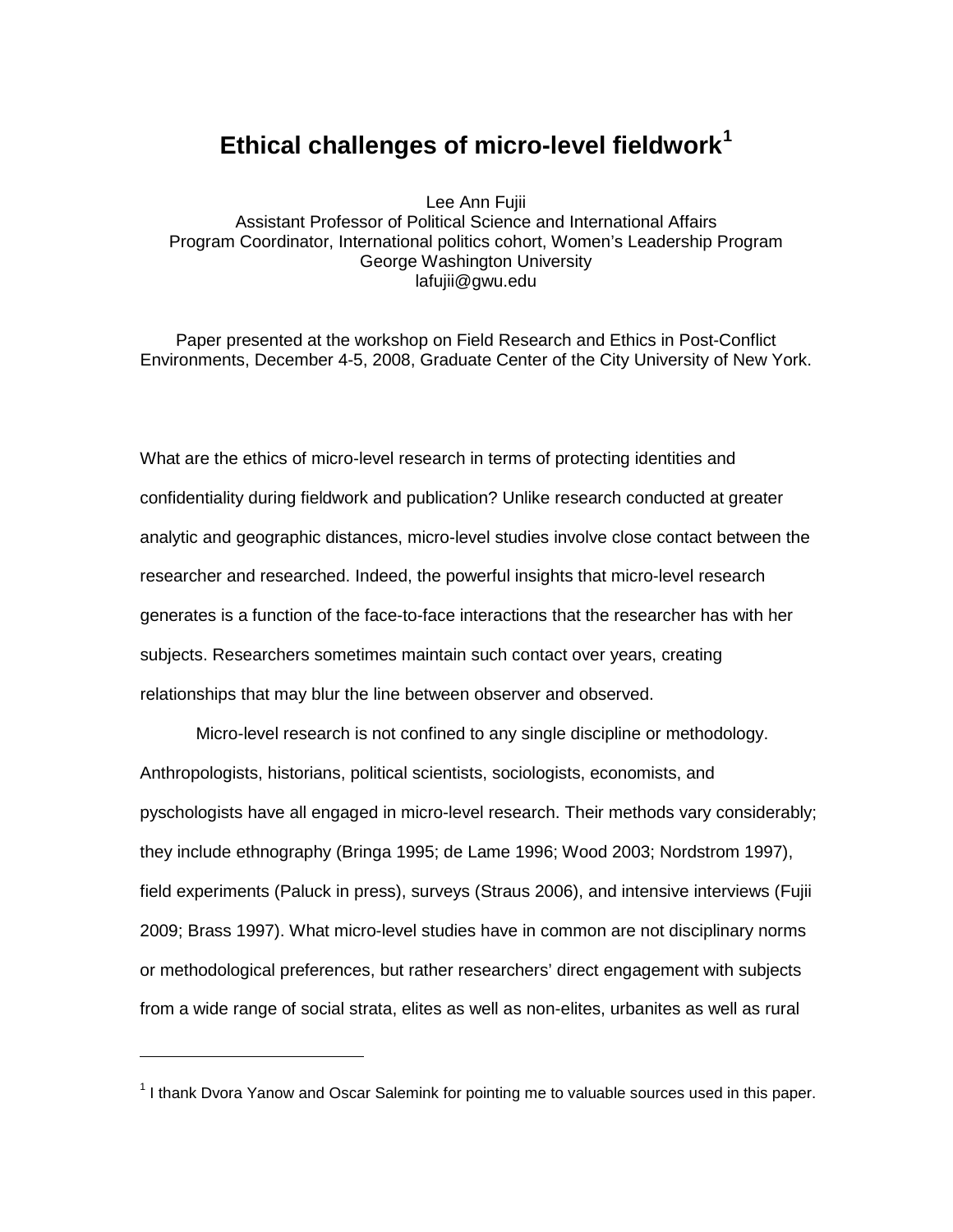residents, dominant as well as marginal groups. Micro-level researchers seek out the most ordinary of citizens, not just the most articulate, educated, or cosmopolitan.

Because micro-level studies are often focused on interacting with and observing "ordinary people"—that is, people who may not be familiar with the rituals of "interviews," the technicalities of "participant-observation," and academic norms around publishing micro-level researchers face ethical challenges that other researchers do not. This paper focuses on the researcher's duty and obligation to protect subjects and to minimize harm, not only during fieldwork but also during write-up and publication. The paper argues that micro-level researchers need to view their responsibility to protect through a contextually-specific and long-term lens. This means remaining sensitive to how people in research communities are perceiving and interpreting the researcher's presence, actions, and intentions, and adjusting one's behaviour to allay fears and minimize unwanted attention. It also means remaining aware that the researcher's duty to protect does not end with the researcher's departure from the field, but continues, albeit in different guise, when the researcher begins presenting, publishing, and disseminating her work to a broader public.

The paper draws on nine months of fieldwork I conducted in Rwanda in 2004 and a four week trip I took to Rwanda in July 2008. During both trips, I spent time in two rural research sites and central prisons, located in the provinces formerly known as Ruhengeri and Gitarama.

### *When the "ethics" rooster comes home to roost*

Ever since the formal instantiation of ethics rules and the establishment of Institutional Review Boards in universities across the United States, researchers have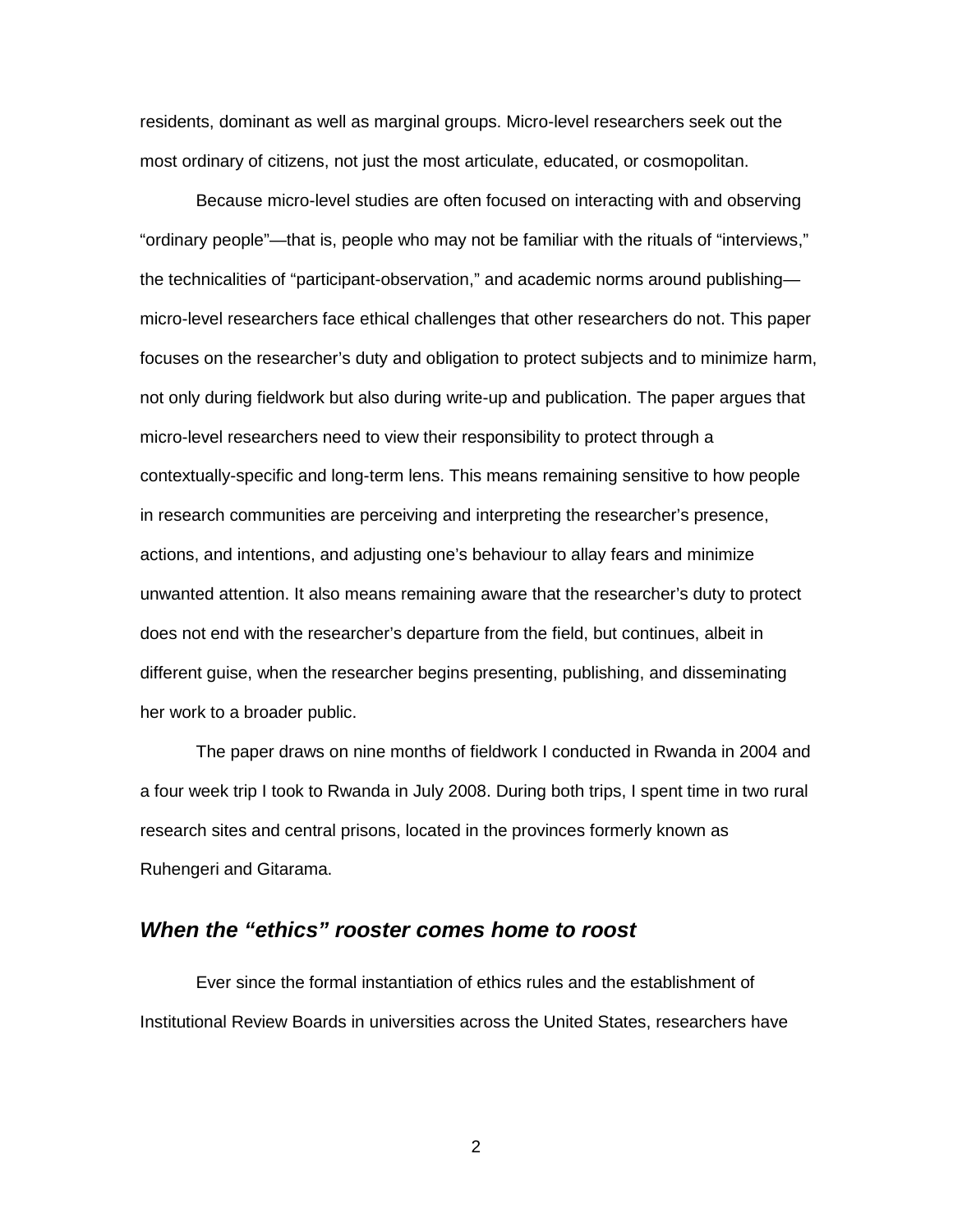had to comply with an institutional mandate to protect research participants from harm.<sup>[2](#page-2-0)</sup> Chief among researchers' ethical obligations is the duty to minimize risks to participants by protecting participants' identities, privacy, and confidentiality. The formalization of ethics rules, guidelines, and procedures, however, does not guarantee more ethical research or more ethical behaviour on the part of researchers. The question of what constitutes ethical behaviour depends in part on the social, political, and cultural context in which the study is taking place and the researchers' sensitivities and abilities to respond to and operate within that context in ways that minimize risks to participants and to themselves.

The general risks of fieldwork are well-known. While in the field, scholars need to guard against theft or confiscation of their field notes or data; in the wrong hands, such data could pose great dangers to subjects (Nash 1981; Wood 2006, 381-82). Researchers also need to be wary of how their association with research assistants, interpreters, or other local staff might bring unwanted attention to these people. Neighbors can come nosy and jealous, while police or other officials may simply become suspicious. Researcher also need to protect people's identities while the research is ongoing, not a small task in small communities where everyone knows everybody or in settings where state-society relations are strained or characterized by violence. Meeting the obligation to protect sometimes requires ingenuity, quick thinking, and even courage. Brian du Toit (1980, 277-78), for example, writes about being followed by police while conducting a study on drug use in South Africa. Despite assurances from officials that no one involved in the study—including research assistants—would be harrassed in any way, two policemen stop du Toit and his assistant one day. One policeman asks his

 $\ddot{\phantom{a}}$ 

<span id="page-2-0"></span> $2$  For a discussion of the effectiveness of these boards in Political Science, see the July 2008 issue of *PS: Political Science and Politics.*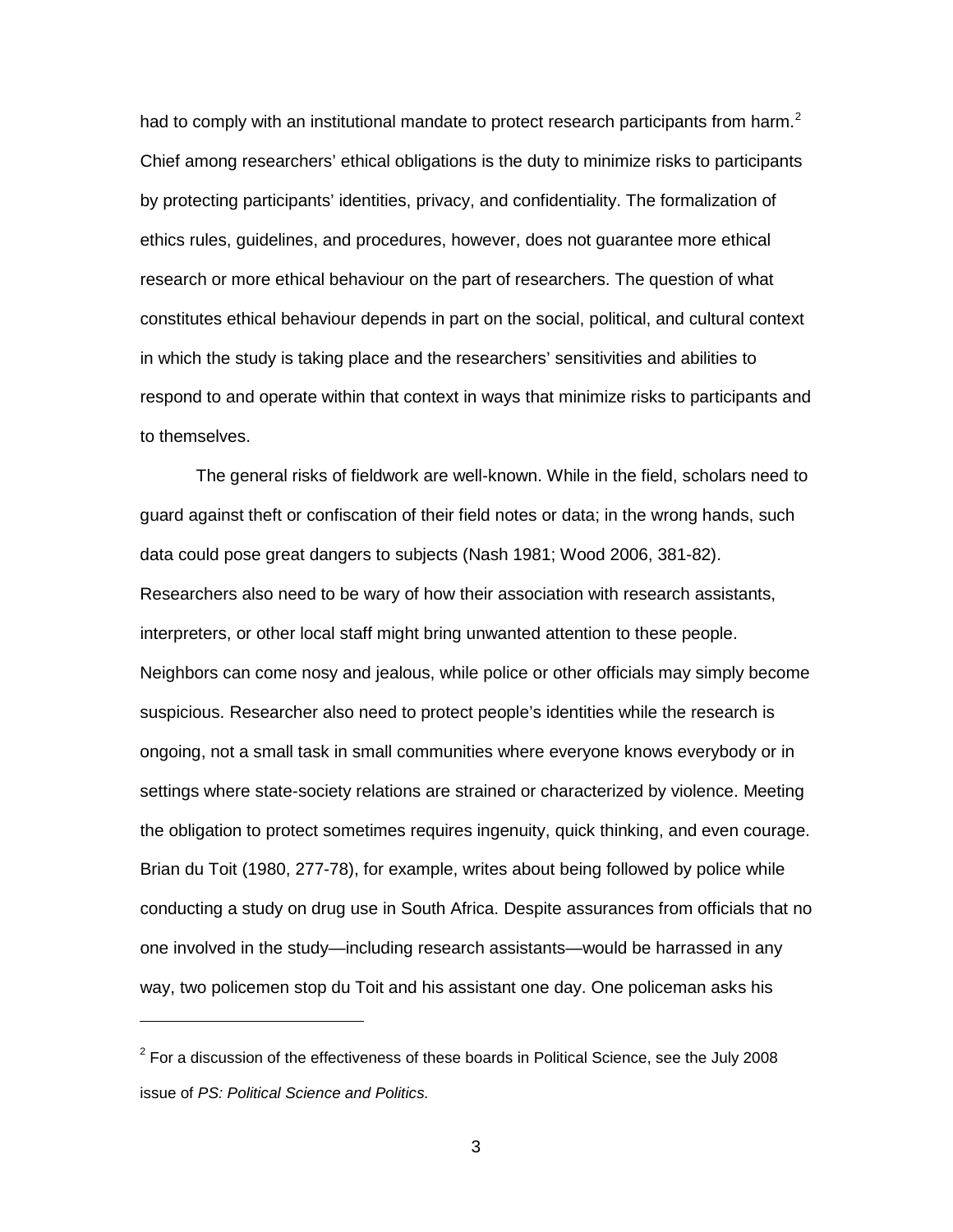assistant, who is African, to give his name. Du Toit instructs his assistant not to answer. The stand-off ends when du Toit phones the chief of police who, in turn, calls the two policemen's boss, who instructs the policemen to let the researchers go. By his quick thinking, du Toit was able to preserve his assistant's anonymity.

A somewhat similar incident happened to a colleague in Rwanda. While out in the field on day, the police arrested my colleague's translator. My colleague objected and accompanied both the translator and arresting officer to the nearest police station where the trio waited for a higher up to arrive. After three hours, the translator was released.

Elisabeth Wood (2006, 381) writes about the challenges of getting her data back to the capital from the countryside, during her fieldwork in El Salvador on the then ongoing civil war in that country. As Wood recalls, travelling back to the capital often required passing through military and sometimes insurgent checkpoints. The precautions she took included writing in what she calls "nearly illegible longhand" (Wood 2006, 381) and leaving out names and details that she would fill in later once safely back in the capital. Luckily, the men at the checkpoints never took an interest in her notebooks even when they searched her other belongings.

All three stories illustrate the lengths to which researchers will go to protect assistants and associates. They also illustrate the lack of actual protection that IRB regulations and guidelines provide to subjects and research assistants. For no institution would advise its researchers to risk their own safety for that of their subjects or staff. Yet, "on the ground" conditions oftentimes call for researchers to go beyond institutional requirements to protect.

Obligations to protect continue as scholars go to press with articles, books, and reports of their findings. This stage of research presents new and no less troubling ethical dilemmas. Stories of authorities using published findings to track down, harrass,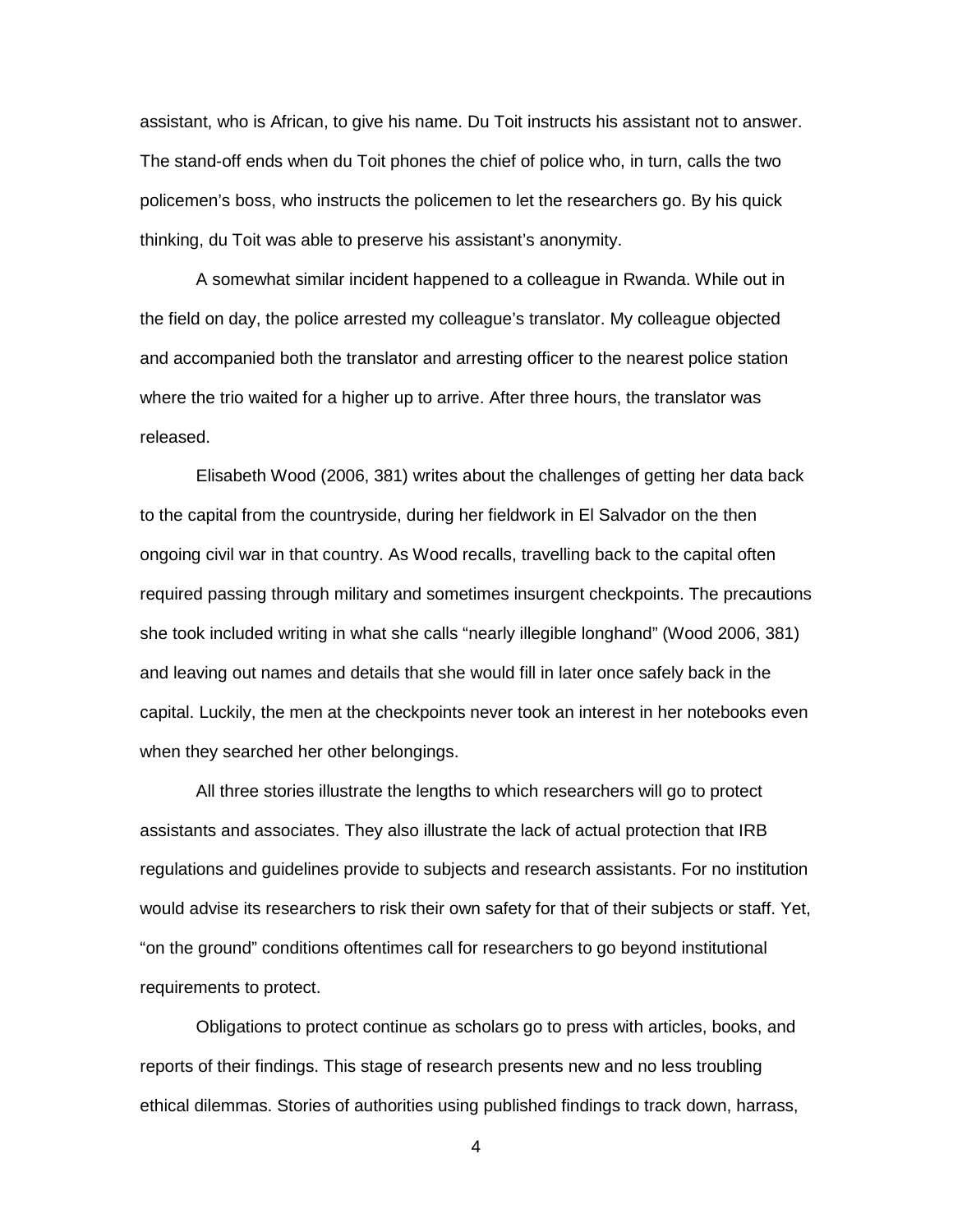and exact retribution on project participants are not uncommon. After publishing a book on Vietnam—in French, no less—anthropologist Georges Condominas found, to his horror, that the US Department of Commerce, without authorization and hence in direct violation of international copyright law, had translated the book and distributed copies of the translated version to green berets fighting the war in Vietnam. Condominas learns of this from one of his subjects whom Special Forces had tracked down and tortured (Condominas 1973, 4).

Wood relates a similar experience. Fearing that publication of sensitive material would bring risks to her informants (despite their consent that she could use the material in published work), she decided against publishing such data. Her fears were well founded. As Wood (2006, 382n14) writes many years later: "My caution was recently confirmed when a review of my second book appeared in an issue dedicated to understanding insurgency of a publication [sic] (*Special Warfare*, December 2004) of the US Army's John F. Kennedy Special Warfare Center and School, which may well be read by Salvadoran military officers."

For me, the question of protecting subjects re-surfaced unexpectedly when I returned to Rwanda in 2008 and revisited my original sites in preparation for a new book project. For the new project, I wanted to continue interviews with the same people I had interviewed in 2004 to build on those prior relationships.

My return was unexpectedly emotional for me. Apart from my research objectives, I was extremely curious to see what changes had occurred since my departure in 2004. My former interpreter had emailed me months earlier that many of the prisoners we had interviewed in 2004 had been released. I was curious to know how their release had affected their communities of origin and their own lives. I also knew that *gacaca* had finally commenced in my two research sites after I left in 2004. Gacaca was a government initiative to establish local or community courts across the country to try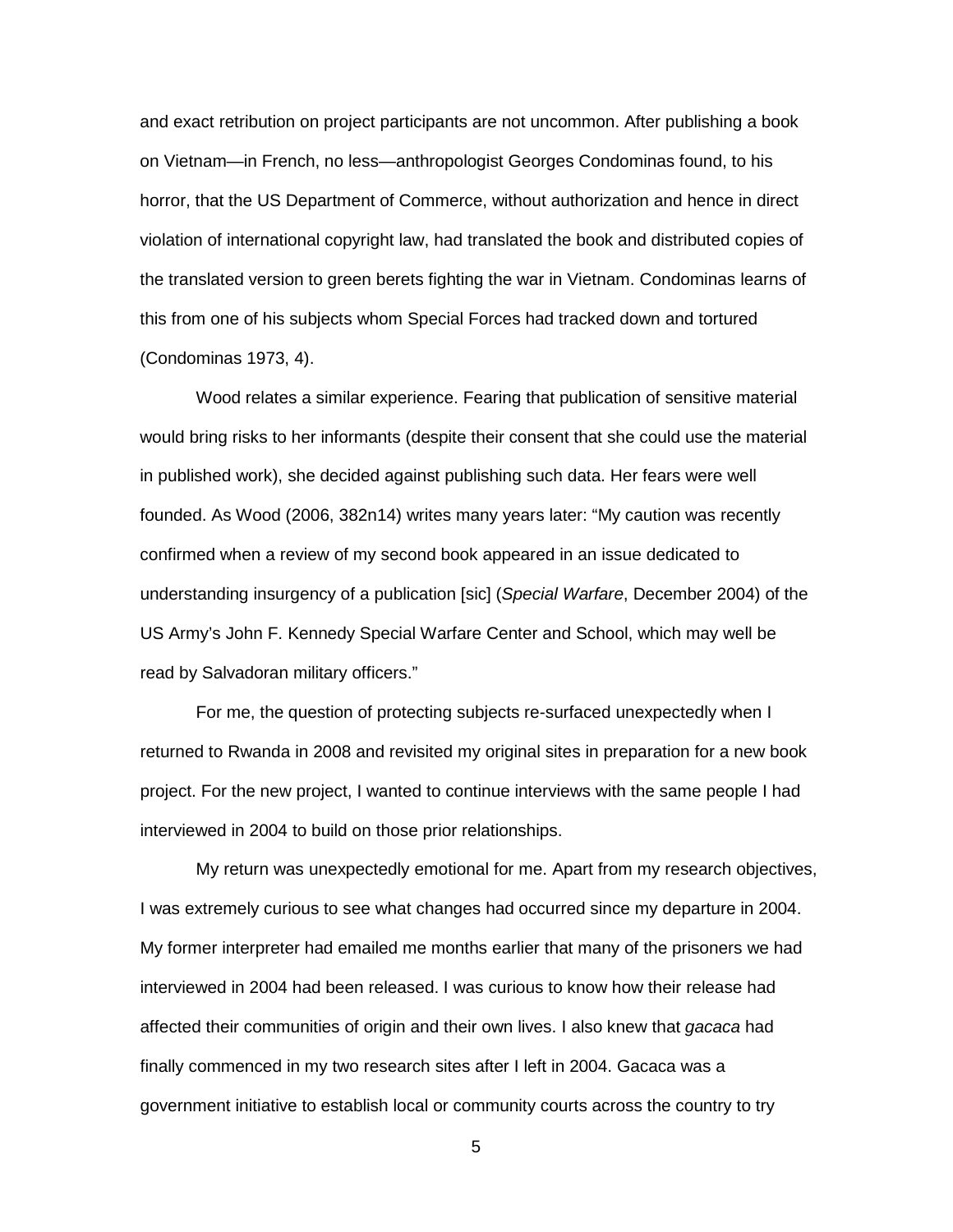mid- and low-level perpetrators, thereby relieving the large backlog of prisoners who had been languishing in Rwandan prisons for years. I wanted to know how that process had unfolded. I was also intensely interested in how people were doing in general. Were some of the elderly people I had interviewed still alive? Were others doing better or worse than they were in 2004? Had previous interpersonal conflicts died down or did they continue?

People greeted me with a great deal of affection. They embraced me warmly and quickly welcomed me into their homes for a visit. They offered me food and eagerly asked about my news. I asked about their news in return. At that time, I knew my book $3$ would be coming out in the fall. I told people proudly that the research I had conducted in 2004—research in which they had played such a crucial role—would be coming out as a book.

In my excitement to share my news, I made new promises. I promised to return the following spring or summer and bring copies of my book. This new promise immediately gave rise to new concerns. It suddenly occurred to me that just about any local reader could recognize those mentioned in the book's pages. I knew enough about Rwandan resourcefulness to know that despite the prohibitive costs of pursuing an education, there would be at least one person in each research site who would learn English well enough to read the book. I suddenly faced the question of "protection" in a new and more immediate light. Would people view what I wrote as a violation of my promise to them that I would not share what they said with anyone but my interpreter? Faced—literally—with the people whose lives and experiences made the book possible, I also became nervous about what people would think of what I wrote. Would they think I was fair in my analysis and conclusions? Would they think I had listened closely and

 $\overline{a}$ 

<span id="page-5-0"></span> $3$  See Fujii (2009).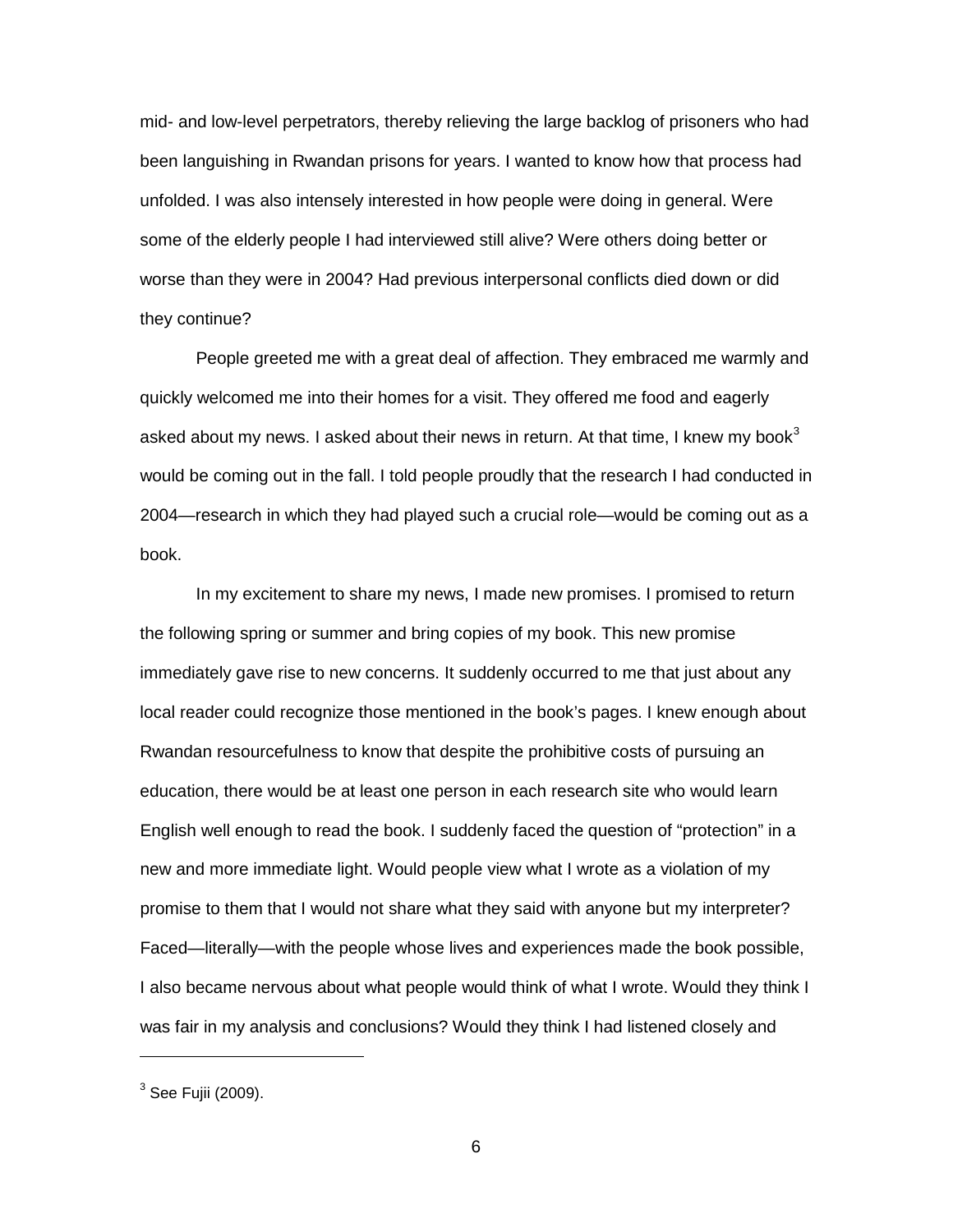understood what they were telling me? These were the questions that weighed on me as I went from house to house saying warm hellos to people I had not seen in four years. Given the negative experiences other researchers have had following publication, I have come to realize that my worries were not unfounded.

In perhaps an extreme case of underestimating one's ethical obligations to research participants, sociologist Carolyn Ellis (1995) writes about her rude awakening when she returned to the small American fishing village where she had conducted extensive research many years before. Ellis had maintained relationships with several of her key informants and felt that she had made true and lasting friendships with several of them. Upon her return, however, she was alerted that another researcher (a former anthropologist who no longer "practiced") had taken up full-time residence in the town and had been reading aloud excerpts from her book to townspeople—and not any excerpts, but those he disapproved of and felt others would disapprove of as well. These excerpts contained intimate details of people's private lives and their sexual mores and practices.

When Ellis returned, she was dumbstruck by the reaction of those who felt betrayed by what she wrote. She had assumed that people in the town, which she calls "Fishneck," would never read her book or would not have even known that she had even published a book. Because the literacy rates in the fishing village were low, she did not think anyone would take an interest in her book. But she was wrong.

Not all her former respondents objected to what she wrote. Many let her know that they were fine with the book but others clearly felt betrayed. What Ellis realized from this experience is that her unquestioned pursuit of academic credentials and career advancement had blinded her to the possibility that what she was writing in her book would or could be experienced as hurtful to the people she was writing about. This lapse was not ethical in the institutional sense. It was ethical in the personal or human sense.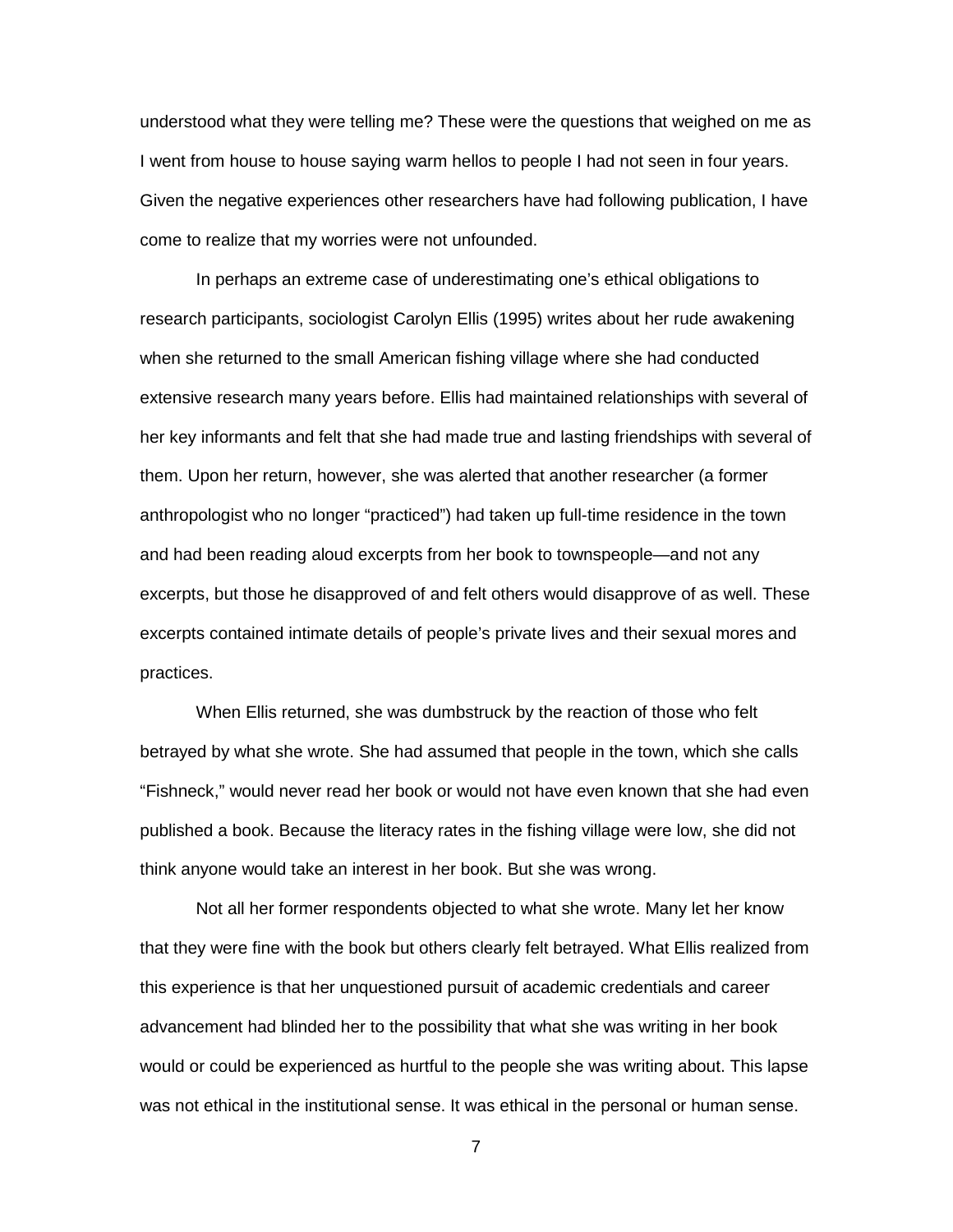She had told people she was there to do research and presumably she had obtained "informed consent" from people before talking to them. Her lapse of judgment, then, was not in failing to follow the formal procedures of ethical research but in forgetting the human dimension of her fieldwork. Ellis forgot that the very interactions and conversations that for her constituted "data" were expressions of friendship by those who provided that data. And friends do not betray friends.

In my return to Rwanda, I suddenly became hyper-aware of my duties and obligations to protect—not because I felt some strong allegiance to IRB regulations but because, I, too, realized for the first time that people would be reading the words I had written, which I knew would soon be published. I suddenly realized that they, too, would have certain reactions, perhaps negative, to what I wrote. Such reactions might also change how they viewed me or give them pause to talk to me again. How could I reconcile my professional pursuits with my ethical responsibilities and how far did I need to go to protect identities and confidentiality?

# *Dilemmas of proximity*

Because micro-level researchers are often engaging with ordinary people living in rural areas, strategies for protecting identities and confidentiality must fit the context. During fieldwork, some protections are simply impossible. In small communities, locals know who is who and outsiders quickly stand out. In such settings, it is difficult if not impossible for the researcher's presence to go undetected or to hide the identities of those with whom the researcher interacts. Through rumors, gossip, and word of mouth, everyone can know in a short time whom the researcher has visited and with whom the researcher has conversed and spent time, no matter the precautions the researcher takes. An outsider asking questions and probing for information is hard to miss.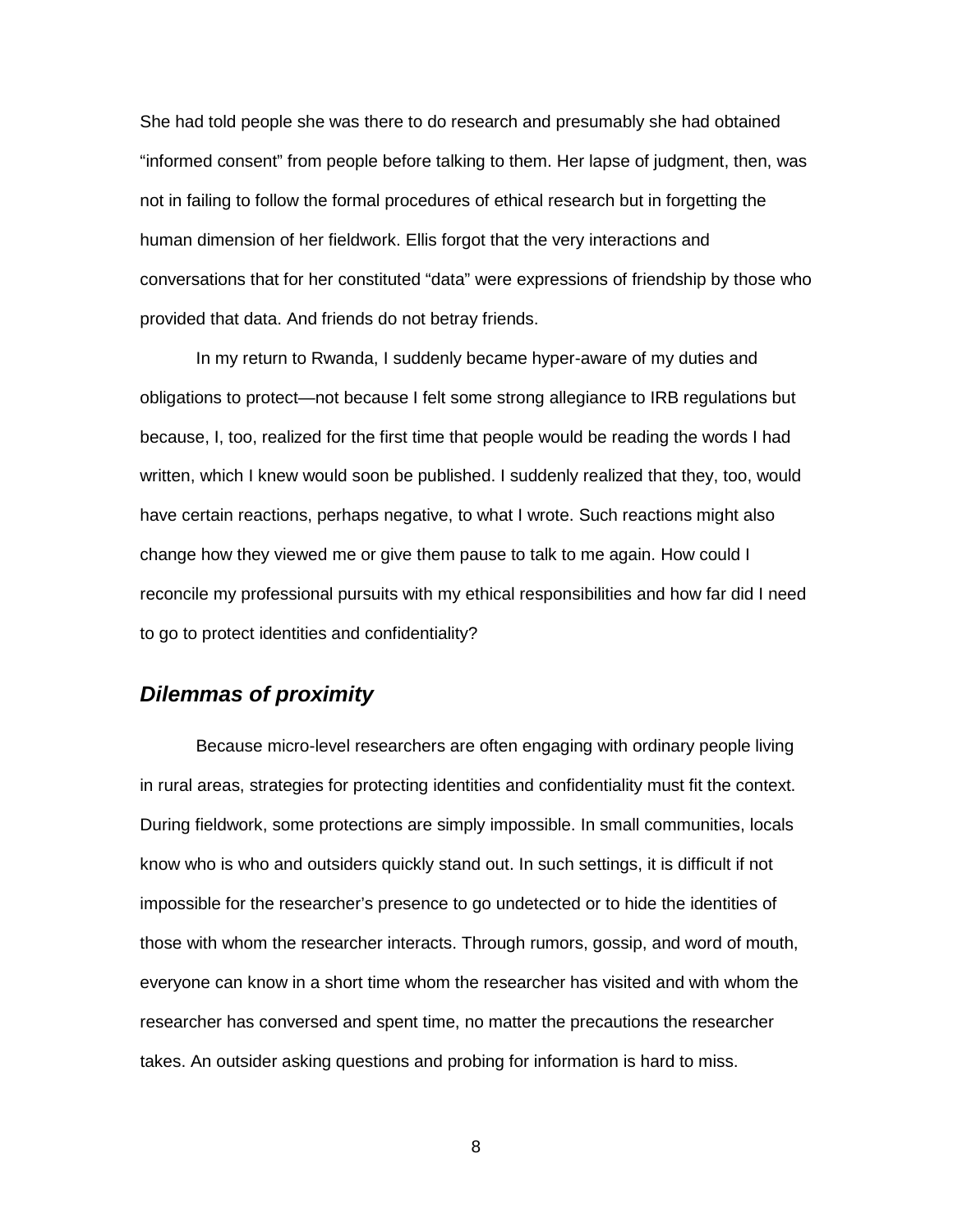#### **The conspicuous presence of the researcher**

In Rwanda, my presence was conspicuous for several reasons. It was clear from my appearance that I was an outsider and more specifically, a Western foreigner. It was clear from the fact that I drove a car (albeit a very old one) and spoke French that I was a person of high status—a *muzungu* (foreigner or wealthy person) from Kigali or beyond. It was clear from my activities that I was seeking information from local people. People could and did see me talk to local officials*.* They could see me entering and exiting government buildings and offices. They could see me walk and drive down certain roads and stop in front of certain houses. They could see me walking along certain paths accompanied by certain people. They could see me go inside a particular *urugo* (the enclosure of a house) and then exit after a period of time, accompanied by at least one person from the household. People could see with their own eyes or hear from others which houses I had visited, which people I talked to, which people knew me, and which people I knew in return.

The first dilemma of my field research, then, was not to protect identities, since it quickly became apparent that that would be impossible. Instead, it was how to make sure that my proximity (or perceived proximity) to specific people in my research sites would not bring these people any harm. I was mostly concerned with drawing unwanted suspicions or attention from authorities to those I interviewed.

As time wore on, I also became aware of another risk. I did not want to incite jealousies on the part of those whose houses we passed on a regular basis but never visited. As Philippe Bourgois (1990, 44) explains, one of the most basic ethical considerations for field researchers is being "wary of the social disapproval foisted on our primary informants when they become the objects of envy or ridicule from the rest of the community because of the resources, prestige, or shame we [researchers] heap on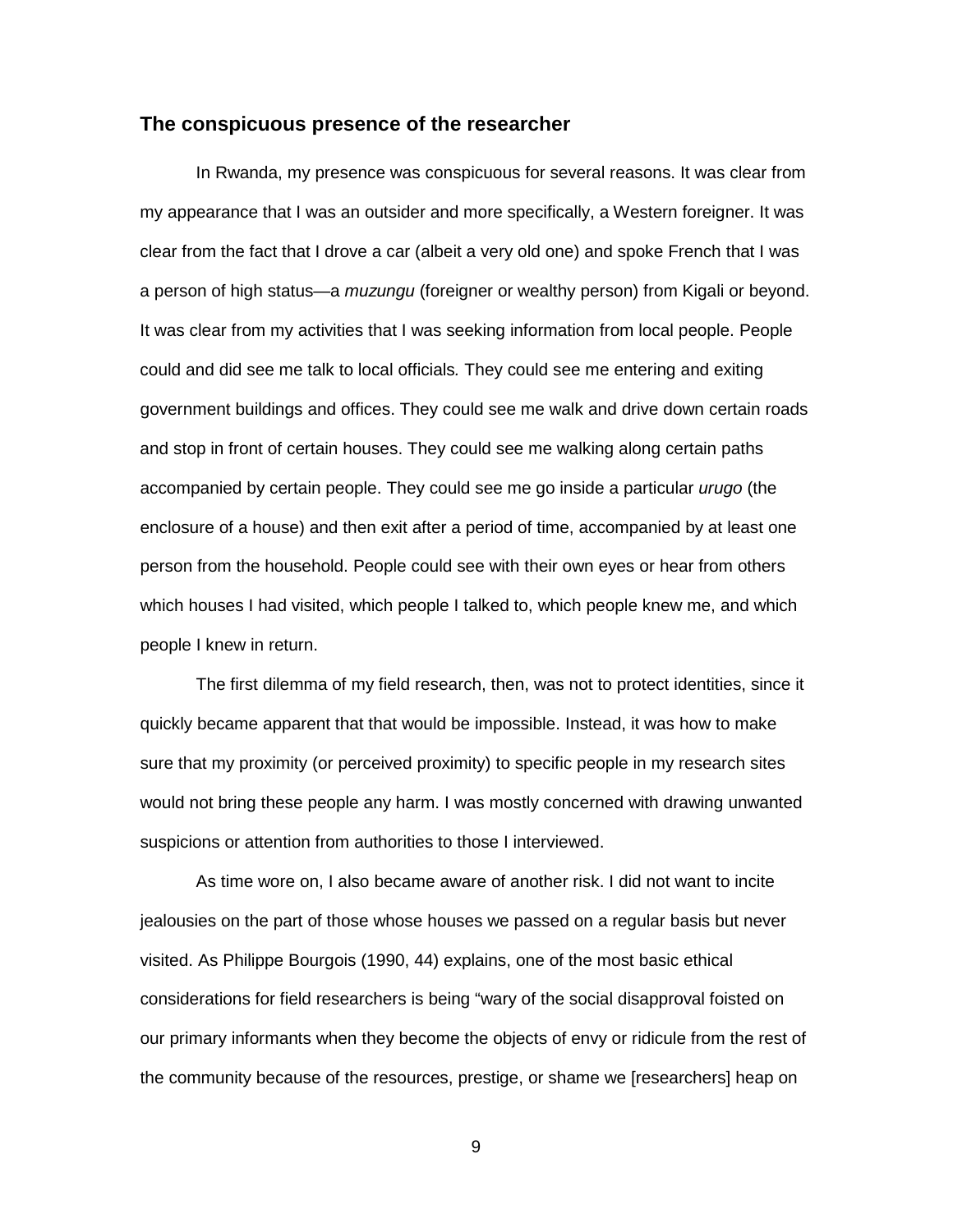them." I was hoping that my recurring presence was not bringing shame, envy or suspicion on any individual, household, or group.

One way such envy could arise was if people perceived me as favoring certain groups, such as survivors. During my interviews, it becamed apparent to me that some resented the perceived benefits and attention that survivors garnered not only from the government, but more importantly, perhaps, from foreigners who were the main funders of programs aimed at helping genocide survivors. As I discovered in my interviews and from attending a few gacaca sessions, others, too, felt victimized by the violence and killing they suffered. But because this violence did not form part of the genocide (according to government definitions), these "victims" did not have the same forms of redress for their own suffering and hardship. Their resentment could be exacerbated by perceptions that I favored genocide survivors (or their stories) over them and their stories.

The main risk people faced, I believed, was being imprisoned. In a country that lacks a judicial structure that can ensure the rights of the accused, being imprisoned is no small matter. Since the genocide, numerous people have been thrown into prison on the word of a single accuser and have spent years in prison without being informed of the charges agains them (Fujii 2009; Tertsakian 2008). Add to this situation personal motives that people might have to get rid of rivals or enemies through imprisonment and the threat to anyone becomes very real.

I could not hide my presence or the identities of those I spoke with, but I believed I could act in such a way that could help to dispel the worst suspicions and perhaps minimize jealousies. The strategy my interpreter and I adopted was one of transparency in everything we did and said. We gave detailed introductions and explanations of our project. We presented ourselves and provided copies of our letters of permission to officials at all levels of the administrative chain. We always showed up when we said we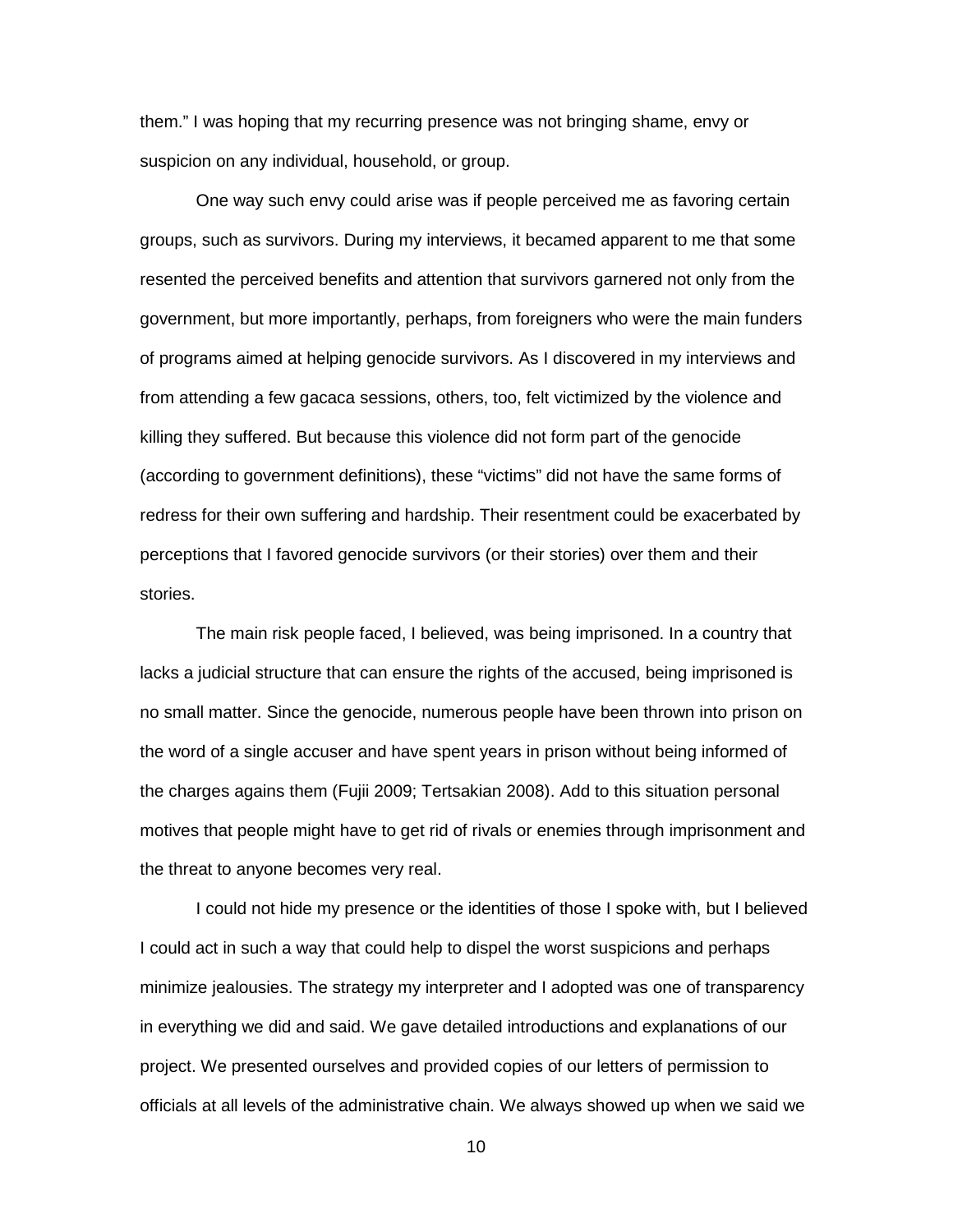would; on the rare occasions when we could not make an appointment, we would try to send word through someone in the community. We also maintained a predictable schedule, working one week in one research site and the next week in the other. We tried to act in ways that matched what we told people we were doing. Such transparency is crucial in post-conflict settings where suspicions of outsiders runs especially high (Peritore 1990; Sluka 1990).

I also used any opportunity to demonstrate my trustworthiness to individual informants. In one interview, for example, an interviewee asked me about what we were talking about with others. His question was innocent enough; he knew we could not divulge any specific information. He was just asking in general. I responded that I could not talk about what I talked about with others, even in general, aside from what my research design specified (which my interpreter explained at every initial interview).

In a different instance, I was able to dispel a rumor that we gave money to people we interviewed by interviewing someone by mistake. This man lived next door to a woman we had interviewed several times. I call this woman "Émilie." We had been looking for a man with the same name as her next door neighbor so we went to interview this man. It turned out that he was not the man we were looking for. A week or two later, we returned to talk to Émilie again. The first thing she said was that she was glad we had gone next door because it finally dispelled the man's belief that we were giving money to the people we interviewed.

Despite our conspicuous presence, we nonetheless strove to protect identities whenever we could. The rare times, for example, when people asked us how we obtained their name, my interpreter always replied that it was the *responsable* or local official who gave us their name. This was not always the case. Sometimes we were trying to locate someone whose name had come up in another interview, but we took care not to divulge the connection to another informant.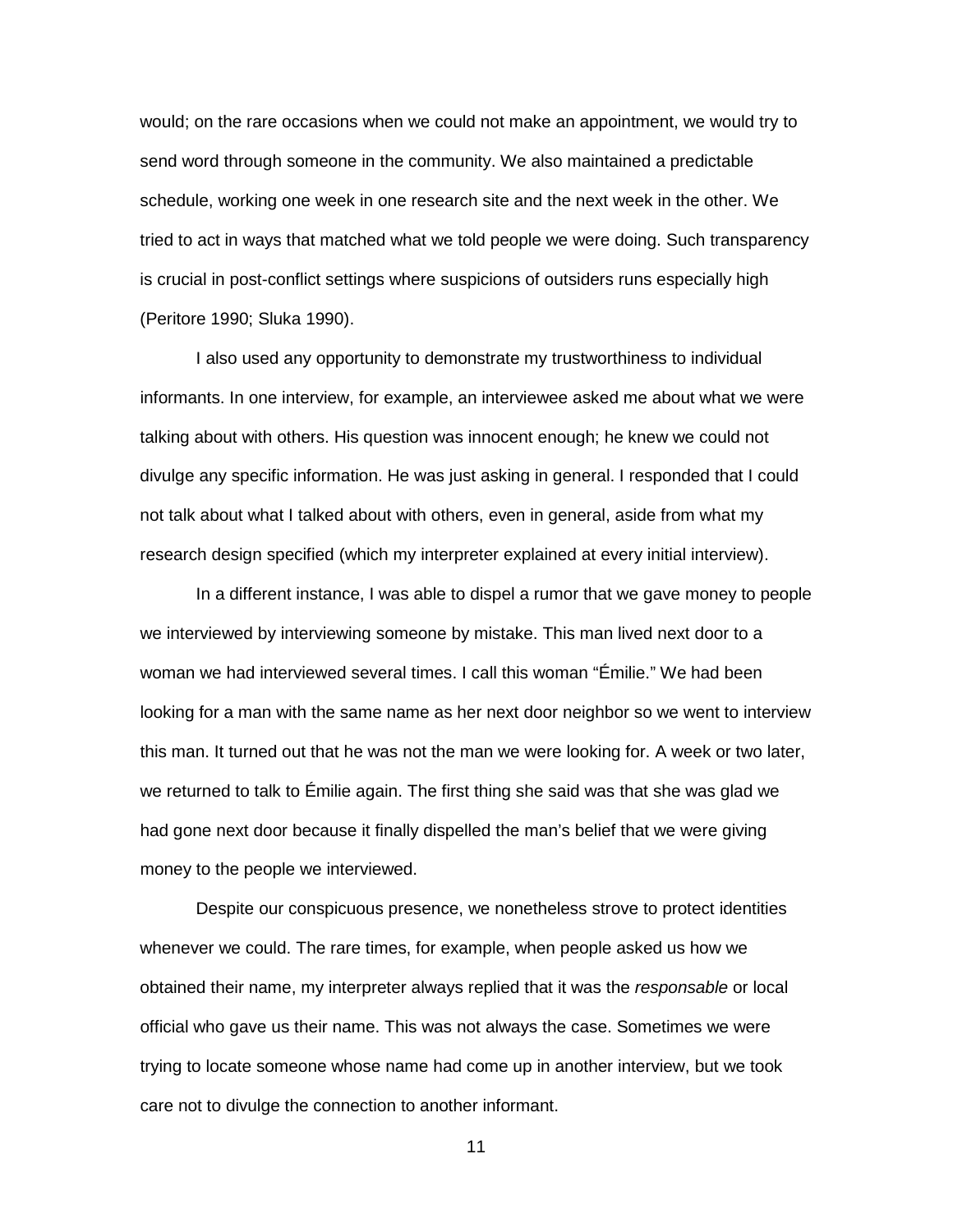Did my attempt to behave as transparently as possible work? I had the opportunity to follow up this question when I returned to my two sites in July 2008, nearly four years after I had left the country. The people I visited in each site were those I had interviewed several times. They were people I had gotten to know and like quite a bit. During our return to one site, however, we unexpectedly encountered one of the most direct forms of "surveillance" that I had ever experienced in Rwanda.

In the northern site I call "Kimanzi," my interpreter and I presented ourselves to the local authority. He looked at our letter issued by the Ministry of Internal Security and remarked that it gave us permission for prison interviews, not interviews in his *secteur*. [4](#page-11-0) He asked us if we knew to whom we wanted to talk and I replied, "yes, the same people I had interviewed before." He then assigned us an escort to take us to the people we wanted to find that day. Our minder was a young man who was an ardent booster for his community and clearly ambitious. Unlike many Rwandans who resort to speaking Kinyarwanda when another Rwandan is present, this young man spoke directly to me in French. This struck me less as a courtesy than a demonstration of his level of education and the ease with which he could communicate with foreigners.

Our minder asked us who we wanted to talk to and I mentioned a man we had talked with many times, both formally and informally, in 2004. This man had been living in an *umudugudu* (government constructed housing for genocide survivors) in 2004 but the umudugudu was no longer standing. Our minder took us to the man's new house. When we arrived, his wife told us he was not at home. We left a message that we would return the next day. Our minder then asked who else we wanted to visit. Our minder's

 $\overline{a}$ 

<span id="page-11-0"></span><sup>4</sup> This official was the equivalent of what would formerly have been the *maire* of the *district* (formerly the *bourgmestre* of the *commune*). Under the new system, the *commune* had been redesignated as a *secteur*.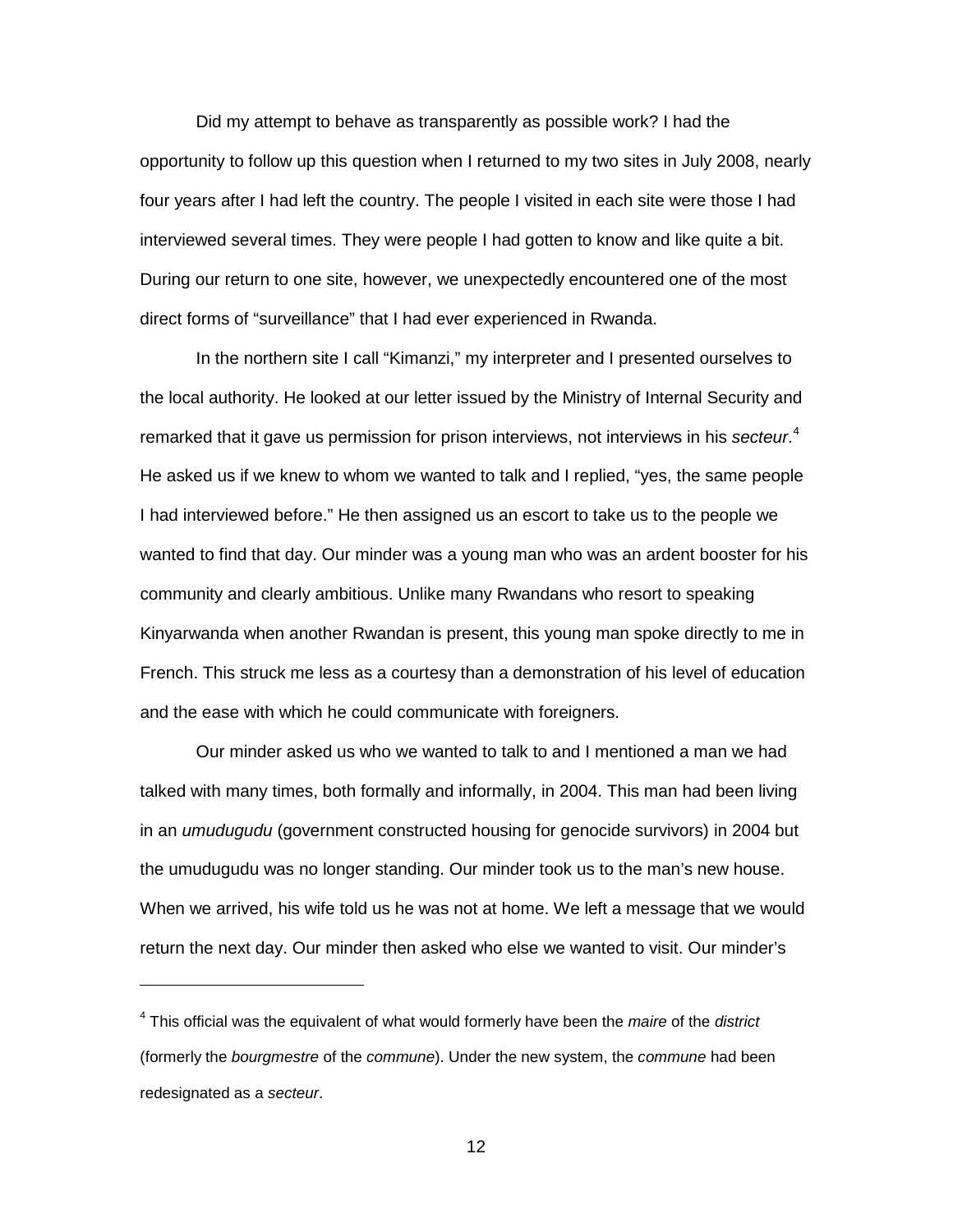presence made me extremely uneasy. I had never been shadowed like this before and his demeanor made me wary of naming too many people for fear he would know too much about my past and current project. This young man was precisely the kind of overly ambitious local-level authority whose attention I did not want on myself or my informants. I imagined, and my interpreter agreed, that he would be anxious to report to his superiors any and all of what we discussed with people as well as their identities.

After we left the first house, I told our minder I would like to find a man I call "Jean Marie." We had interviewed Jean Marie in 2004 many times. When we arrived at his house, Jean Marie and I recognized each other immediately. It was wonderful to see him again. He immediately invited us inside his house, which was under construction. We sat in a half-finished room with a single light bulb hanging from the ceiling. The minder stuck close. I was so uneasy by the minder's presence that I did not want to ask or say anything except the most banal or general comments. I remarked on how big Jean Marie's new house was and admired the fact that all the new homes in the area appeared to be wired for electricity, a great leap in development since 2004. I also asked Jean Marie if he was surprised to see me back. Jean-Marie smiled warmly and replied "what took you so long?" Throughout our brief and truncated conversation, the minder jumped in to translate even though my interpreter was present.

I felt so uneasy by the minder's presence, I had to search for more things to say. I then remembered an informal conversation Jean Marie and I had had in 2004 about the fact that he had only one child. In 2004, he had told me and my interpreter<sup>[5](#page-12-0)</sup> that he did not want any more children, that one was enough. I recounted my memory of this conversation and then asked Jean-Marie if he still had only one child. He smiled again

 $\ddot{\phantom{a}}$ 

<span id="page-12-0"></span> $5$  This was a different interpreter than the one I worked with in 2008 so only he and I would have known about this prior conversation.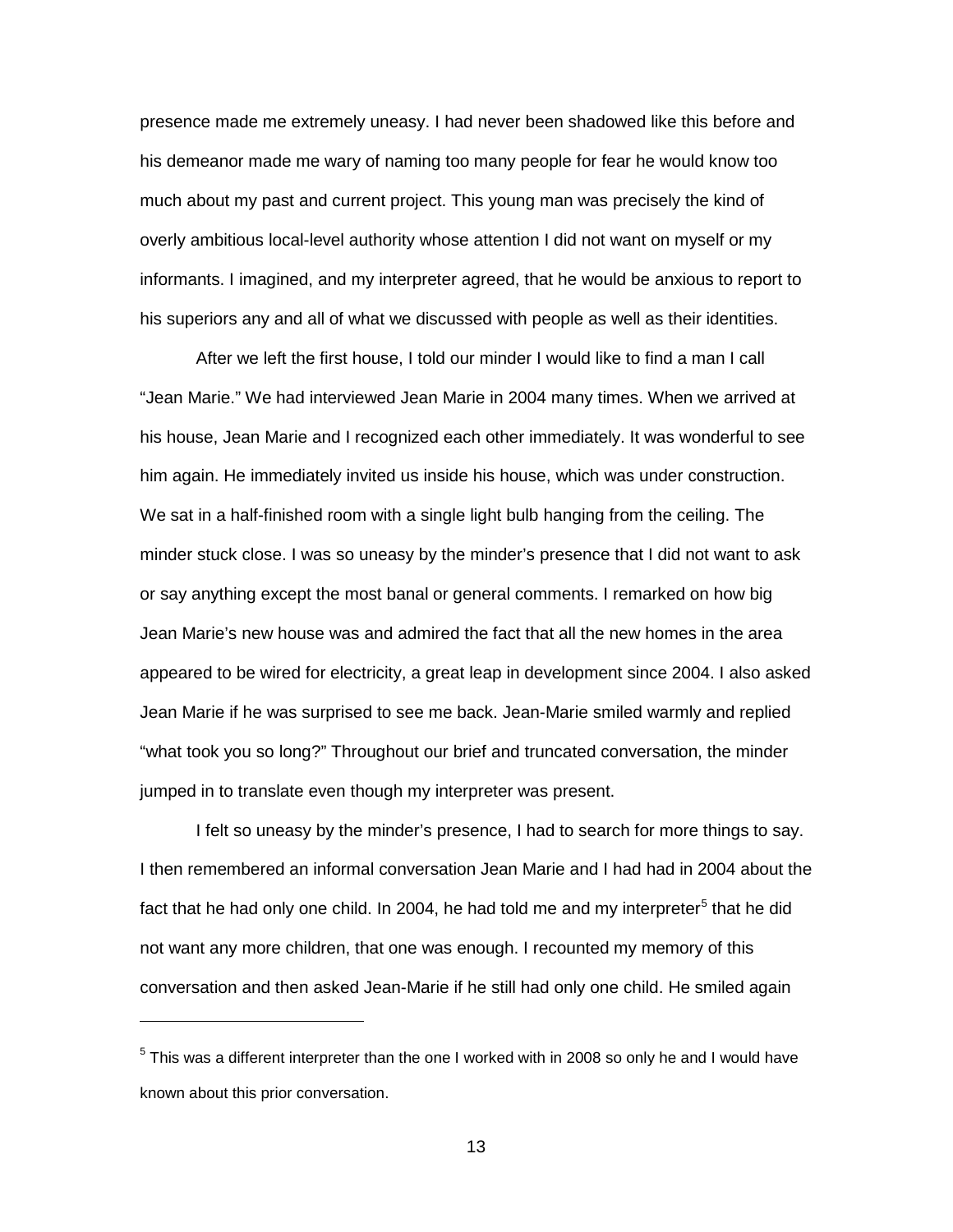and said, "yes." We laughed at his "advanced"—nay, in the Rwandan context, radical attitude toward family planning. At that, we decided to end our visit. I told my interpreter later that other than the two men we had tried to find that afternoon, I had not wanted to mention any other names to our minder. I was wary of our minder's motives for accompanying us. In this instance, it was quite obvious to me that my presence did present a clear and viable risk to the people we visited that day.

The next day, our minder left us on our own to my great relief and surprise. So we went to look for the man who had not been home the day before. We found him at home and were able to have a long conversation with him. During our visit, I began asking about others I wanted to see. One man I knew only as "Gustave." We asked our host if he knew which Gustave I was talking about but he could not place him. He asked for more identifying details which I tried to provide but still he could not place the man. I was disappointed but pleased at the same time. Gustave was a man we had interviewed seven times in 2004. The fact that someone like our host could not place him reassured me that many details of my field research, including the identities of those we interviewed, might *not* be an indelibly etched in people's memories. I was hopeful that my efforts to hide people's identities in print would provide adequate protection and that my prior association with certain informants like Gustave had not brought anyone unwanted attention or negative consequences after my departure in 2004.

When I returned to my research site in Gitarama, I was able to talk more freely with the people I visited. One of the first questions I asked the people was whether anything bad had happened to them after I left as a result of having talked with me. Not a single person indicated that they experienced any difficulties. This was extremely reassuring to me. It is certainly possible that in the context of a social visit—and one that was occurring after a long absence—people would not have shared any problems they had had, but I felt confident that they would have, even if tangentially or in vague terms.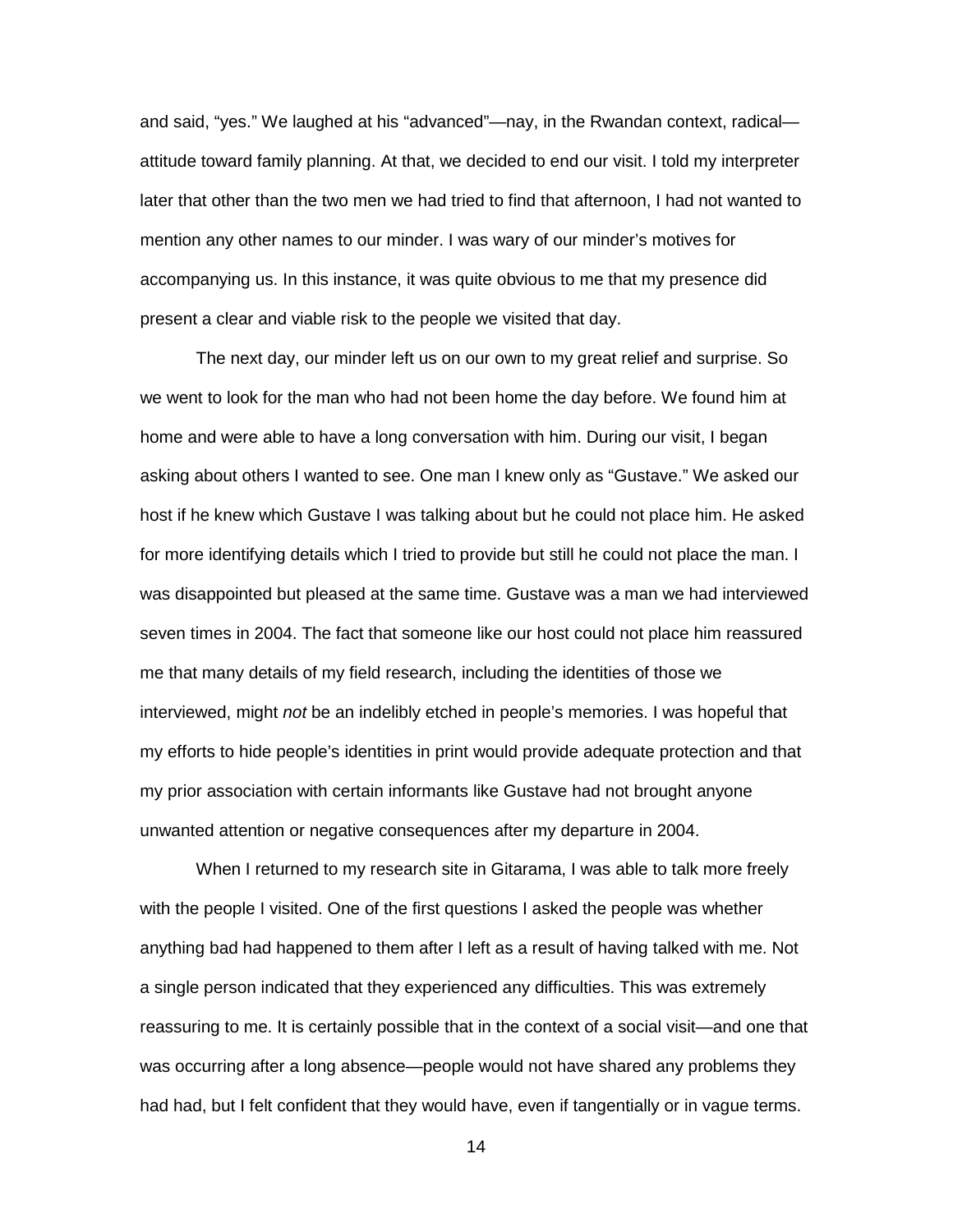While I was mostly cognizant of the potential risks that my presence brought to those I interviewed and worked with, it is not always the case that a researcher's presence brings unwelcome attention. Wood (2006, 377-78) attributes her ability to conduct field research during the ongoing war in El Salvador in the late 1980s and early 1990s to people's willingness and desire to share their stories with her. This willingness stemmed not only from their desire to tell the history of the war—Wood's stated research objective—but also to relate stories of their own triumphs during and after that war.

Philippe Bourgois (1990, 48), too, writes about the positive reaction he received when visiting a Honduran refugee camp to explore whether it would be feasible to do research there. Far from viewing Bourgois's presence as endangering them, the refugees saw it as an added layer of security and urged Bourgois to stay and do research in the camps.

Yet, even in situation's where the researcher's presence is welcome, the answer to what are the most "ethical" choices is not so simple. Just as his presence brings added security so will Bourgois's absence deprive the same people of this layer of protection. In other words, even if Bourgois had heeded their wishes and decided to stay and conduct research in the camps, at some point, he would have left and whatever added security his presence provided would have disappeared with him. This is not to argue that Bourgois or any other researcher should refrain from inserting themselves into threatening or insecure research settings. It is to argue that even attempts to bring succor or aid will likely give rise to new ethical dilemmas because the ethical circle can rarely be fully squared. Similarly, while people enthusiastically shared their stories with Wood and willingly gave their permission for her to use their stories in her published work, Wood still had to decide which material she could publish which would not bring harm to her informants.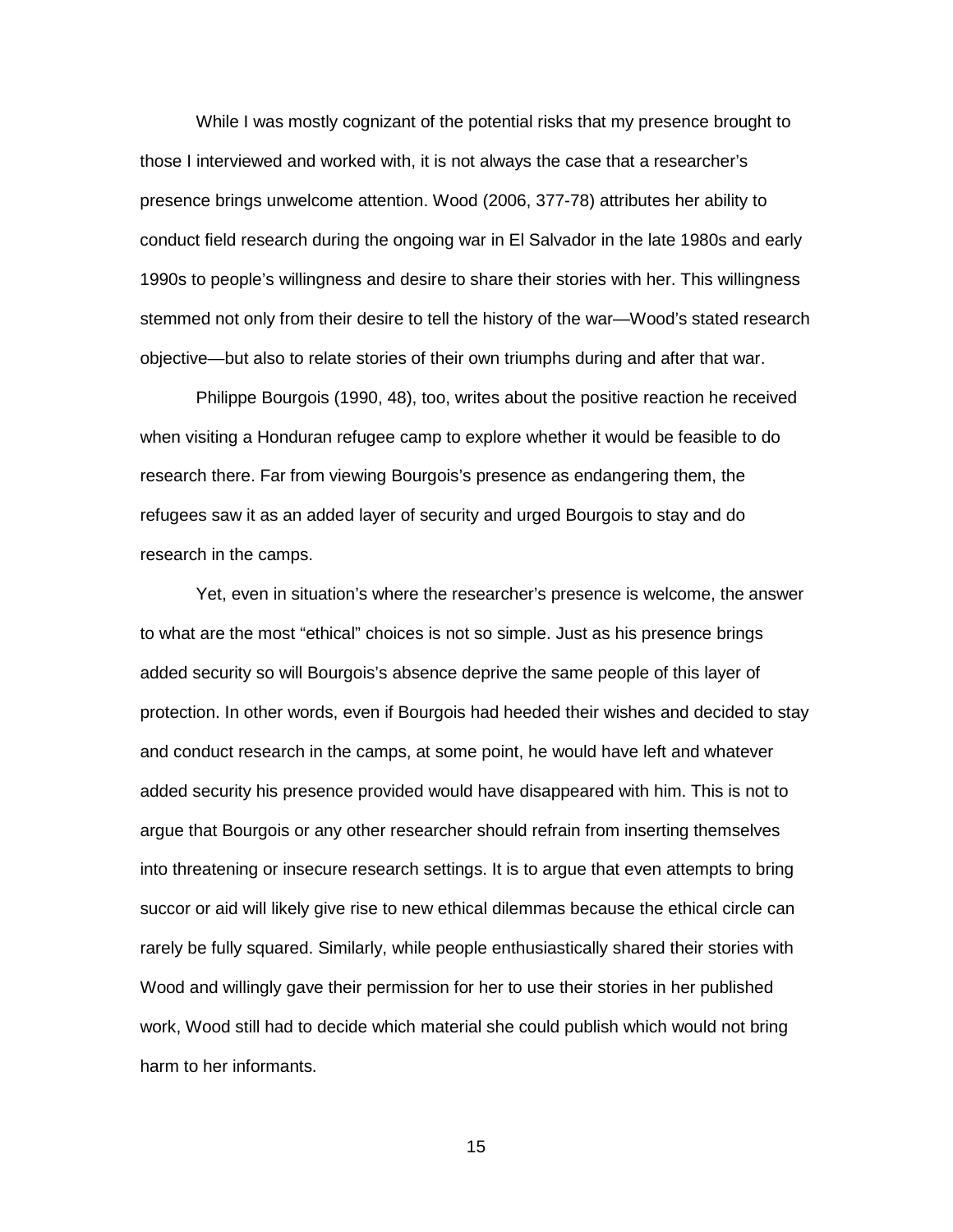### **Assisting informants**

Bourgois's potential dilemma to help or not to help the refugees by basing himself in the refugee camp illustrates another common dilemma that micro-level researchers face in the field. When is it appropriate for researchers to help informants (usually by giving them money) or is it ever appropriate to help informants this way?

The standard rule in journalism and academia is not to pay informants. The assumption is that paying informants compromises the quality of data. A person who is paid to talk might say anything—to please the researcher, to keep the money flowing, or both.

When researchers are attempting sustained micro-level research in poor countries or communities, however, the dilemma of whether and how to help is omnipresent. Conducting an ethnography in a remote Indian village, McCurdy (1981) writes of how his innocent attempts to help people with medicines for their many illnesses turned his house into an unofficial health clinic and made him a kind of "on-call" doctor. The main strain McCurdy experienced as a result of his "medical aid" was the infringement on his time. Once he had helped a few people, others started coming to his house at all hours seeking medicine or medical assistance. McCurdy then found ways to limit his "clinic" hours so that he could maintain enough time for writing up his fieldnotes. Interestingly McCurdy never talks about how this act of helping people—by providing them with medicines which he bought with his own money and dispensed at no charge compromised what people were willing to say to him. Indeed, for McCurdy, the only downside to his informal but burgeoning "medicinal practice" was that it took away from his anthropological time. Once he found a solution to that problem, no dilemma remained.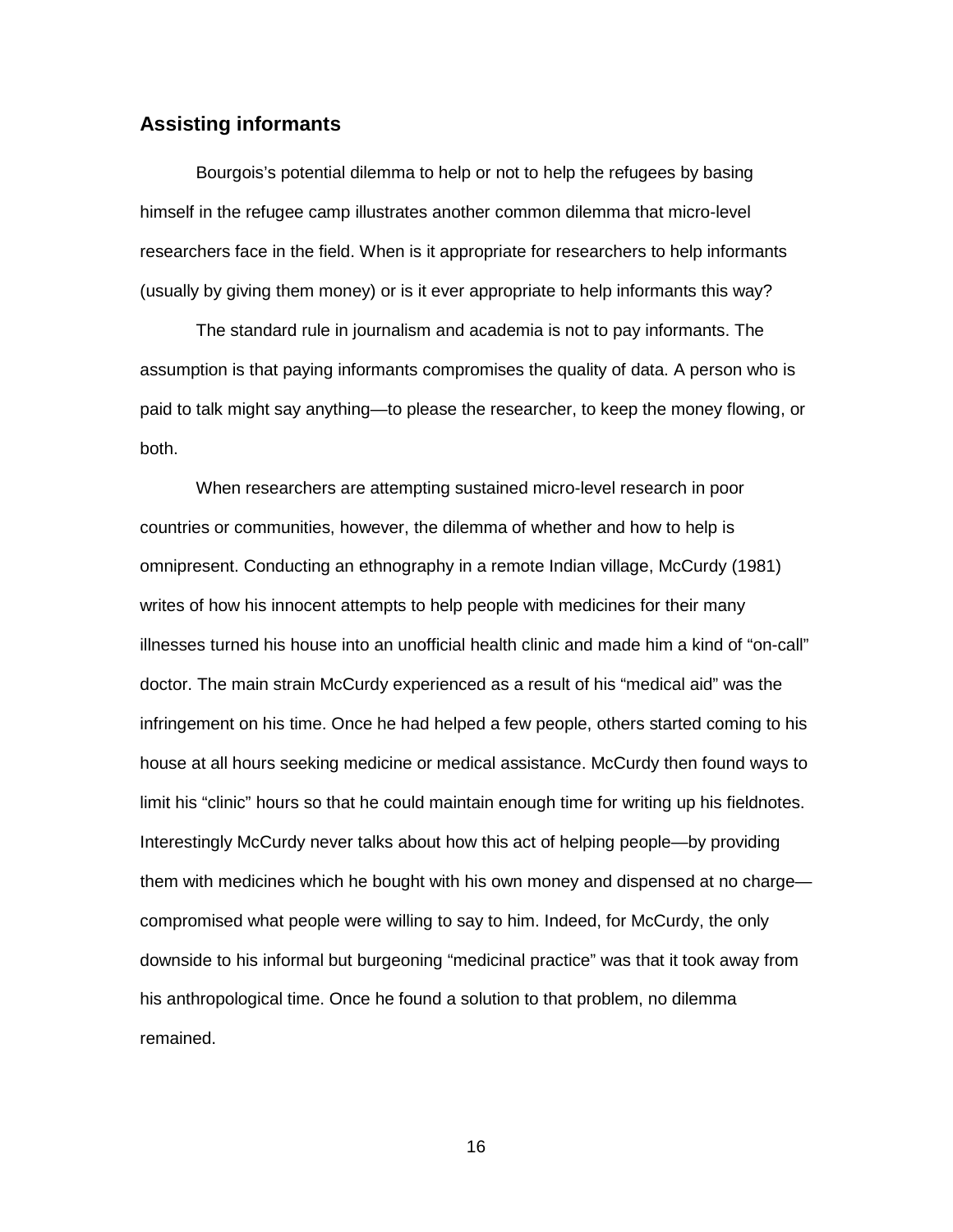For researchers who do not reside in their research communities, the dilemma of whether and how to help is harder to resolve through some sort of compromise. I faced many requests for help (mostly financial aid) from many respondents. I declined all of them, sometimes with great reluctance. The worst moment came early in my fieldwork. I had come to interview an older woman who was visibly gaunt and had been suffering from a stomach ailment. At our first interview, she graciously answered my questions and then at some point, gently asked my interpreter if I could help her buy some medicine for her stomach problem. I did not know what to say. My interpreter, who eventually became quite adept at gently turning down all requests, asked me again (in French) how she should respond to the woman. I cannot remember what I said. Indeed, I do not think I said anything that she could translate and so the request was left hanging. My answer, in effect, was no answer.

I felt horrible turning her down but because it was the beginning of my fieldwork, I did not think I could accede to her request. I knew that news of any assistance I gave to her or anyone, no matter how small, would quickly spread—or rather that was my fear. I did not want potential informants to believe that I would pay them if they agreed to talk to me. Neither did I want to feed any rumors that I was paying people to talk with me.

Such dilemmas, however, are never easily resolved. When I returned to interview the woman a second time a few weeks later, the first thing she did was to apologize for having asked me—her guest—for help at our previous visit. Her apology only made me feel worse. While I believed that my research required me to forego any acts of monetary assistance to informants (a choice with which my interpreter agreed), it was never clear to me that privileging one set of ethics (professional) over another (human) was the right choice. After all, this woman gave me her time and hospitality. My choice to refuse her request and all others only reinforced the one-sidedness of the relationship, which was already tremendously power-laden and completely in my favor. As a Western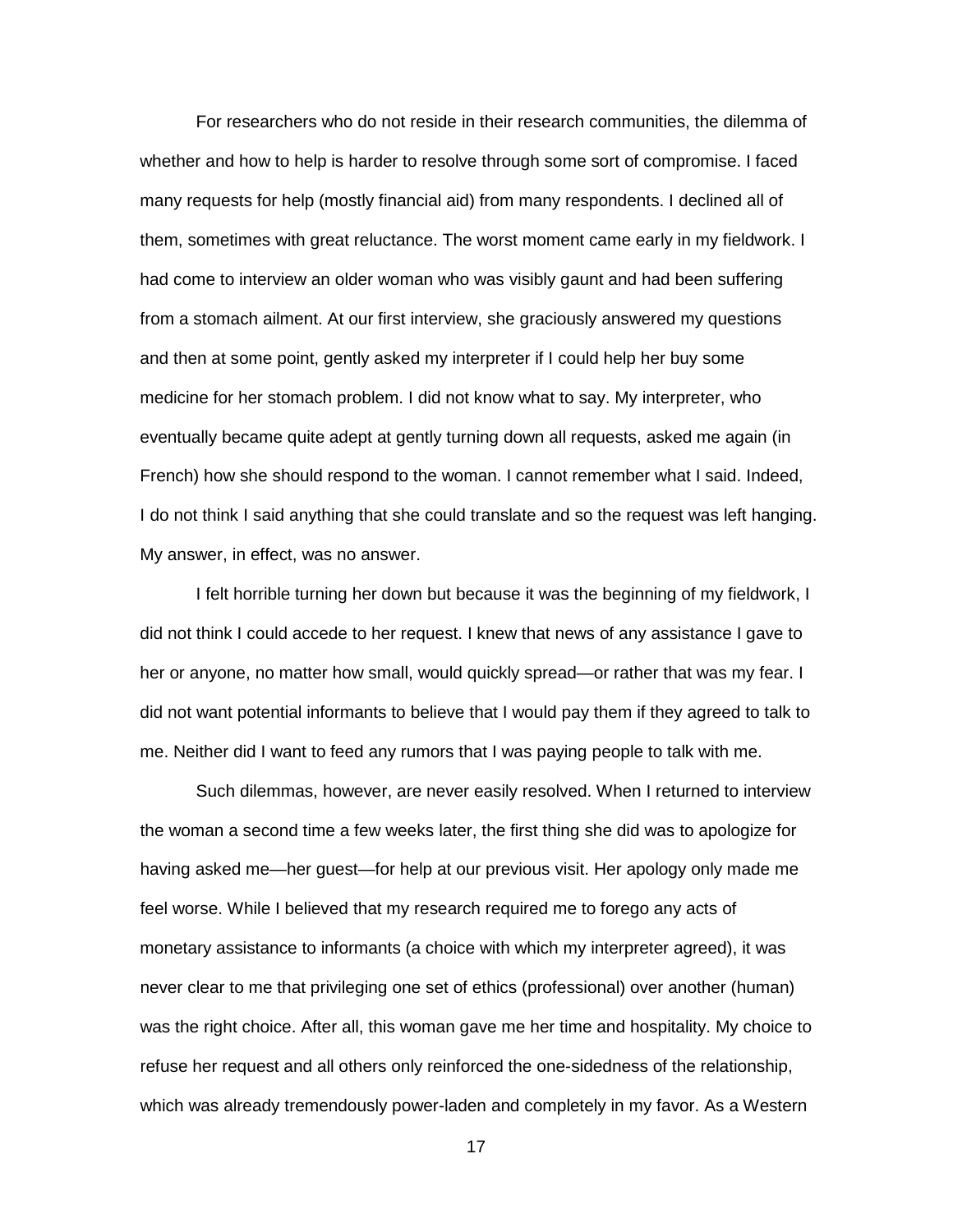researcher, I could expect people to give me their time and tell me their stories while at the same time, claim that I could not help them under any circumstances.

Fulfilling people's requests, however, does not resolve the dilemma either. It may simply raise new and perhaps equally troubling ethical dilemmas. VanderStaay (2005, 372) writes of his attempts to study a young man who was dealing drugs and who eventually ended up in prison. He writes with obvious regret of having "inadvertently provided the funds [this] teenage cocaine dealer used to buy crack from his supplier." VanderStaay faced the constant difficulty of trying to help his subject and the subject's family; the larger dilemma he faced was whether his duty to protect included a duty to help to ensure his subject's well being. The problem was that the various gestures of help that VanderStaay provided did not result in positive outcomes. Indeed, as VanderStaay recounts, the money he gave his subject may have contributed to the shooting of two people.

I myself took a narrow approach to the question of help or aid, believing that that was the "right" thing to do. Still, it was difficult facing people who were willing to talk to me and telling them I could offer no assistance whatsoever, particularly when their requests were not particularly costly in monetary terms (even on my limited budget). To prisoners who asked me if I could help expedite the court's review of their dossiers, I explained that I was not a lawyer, that I had no connection to the legal system in Rwanda, and that I had no authorization to engage in such activities. To others, my interpreter explained that my university and the government prohibited me from engaging in any assistance activities. Everyone seemed to accept our explanation what else could they do? I then re-obtained consent to make sure that none of the people who asked me for help were agreeing to be interviewed only because they believed they would receive something in return.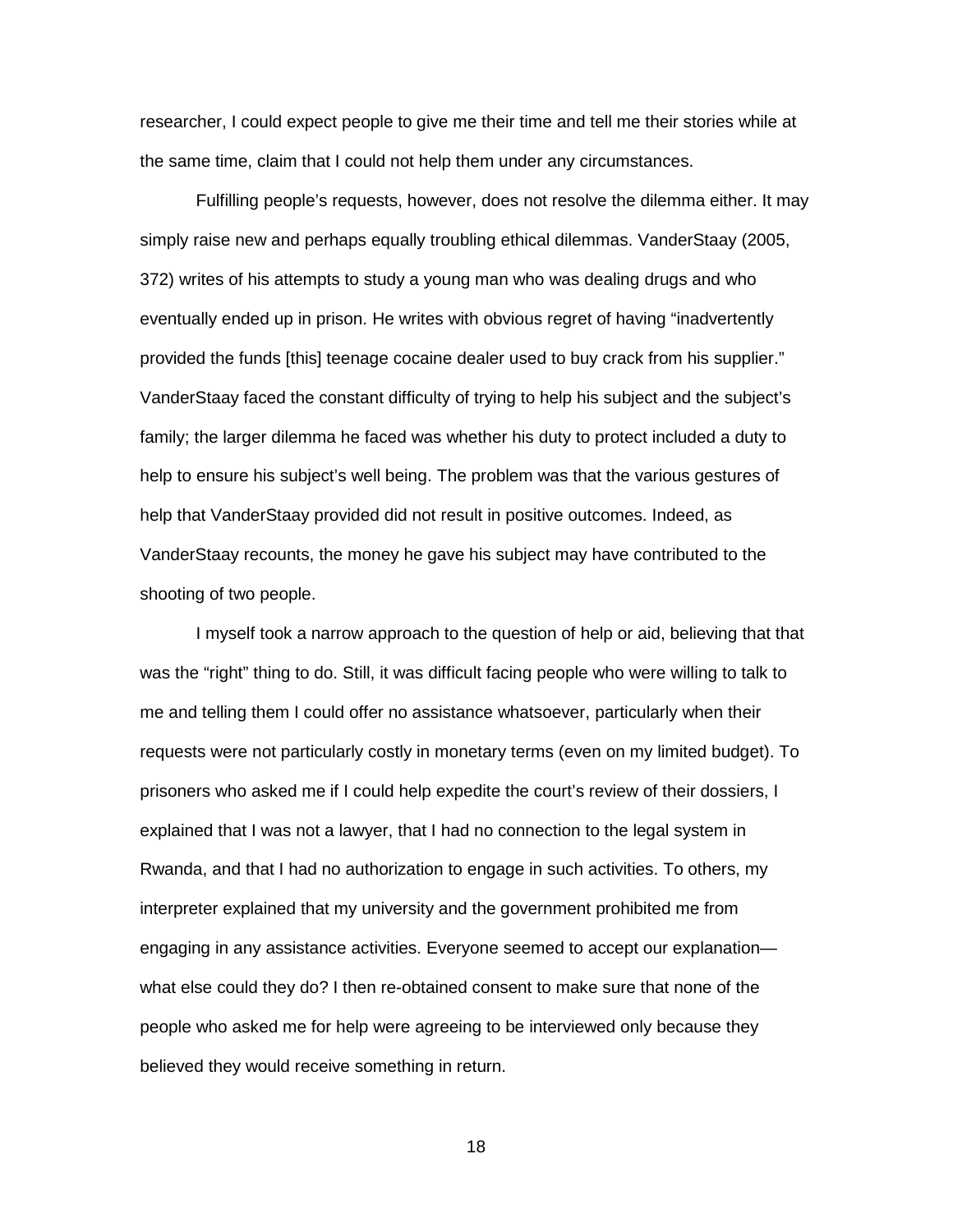That the researcher's presence is both a boon to some and a liability to others means that researchers face different ethical dilemmas with different people. The three different scenarios I sketch here—the "medicine man" anthropologist in the Indian village, the "social worker" anthropologist in an American city, and myself as a researcher refusing all requests in Rwanda—are bound up in different socio-economic and political contexts. The basic question that all three researchers face, however, is the same. When is helping the right thing to do and is helping still an ethical act even when the "aid" ends up bringing harm to others? No formal set of regulations and guidelines can answer these quesitons. It is up to the researcher to decide what is best and best for whom. Researchers must also be aware that whatever choices they make will not likely resolve the dilemma completely.

## *Dilemmas of publication*

While the process of fieldwork poses its own set of ongoing ethical dilemmas and trade-offs, the act of publishing can weigh just as heavily on the researcher. Here again, professional incentives and ethical obligations pull in different directions. Researchers must publish to advance careers and to be seen as "real" and productive scholars. As Gary Fine (1993, 270) points out, "Data are not proper 'sociology' until they are published." At the same time, the researcher must still maintain her responsibility to protect confidentiality. Indeed, it is during the process of publishing and disseminating one's work to a public audience that this responsibility comes to the fore.

Like most ethical obligations, meeting the responsibility to protect confidentiality is not a simple task. Researchers have a responsibility not to reveal the identities of those who provided their data yet at the same time, they also have an obligation to remain faithful to the stories that people share with them. It would be another kind of betrayal if the researcher inadvertently lost or destroyed the data she collected, or if she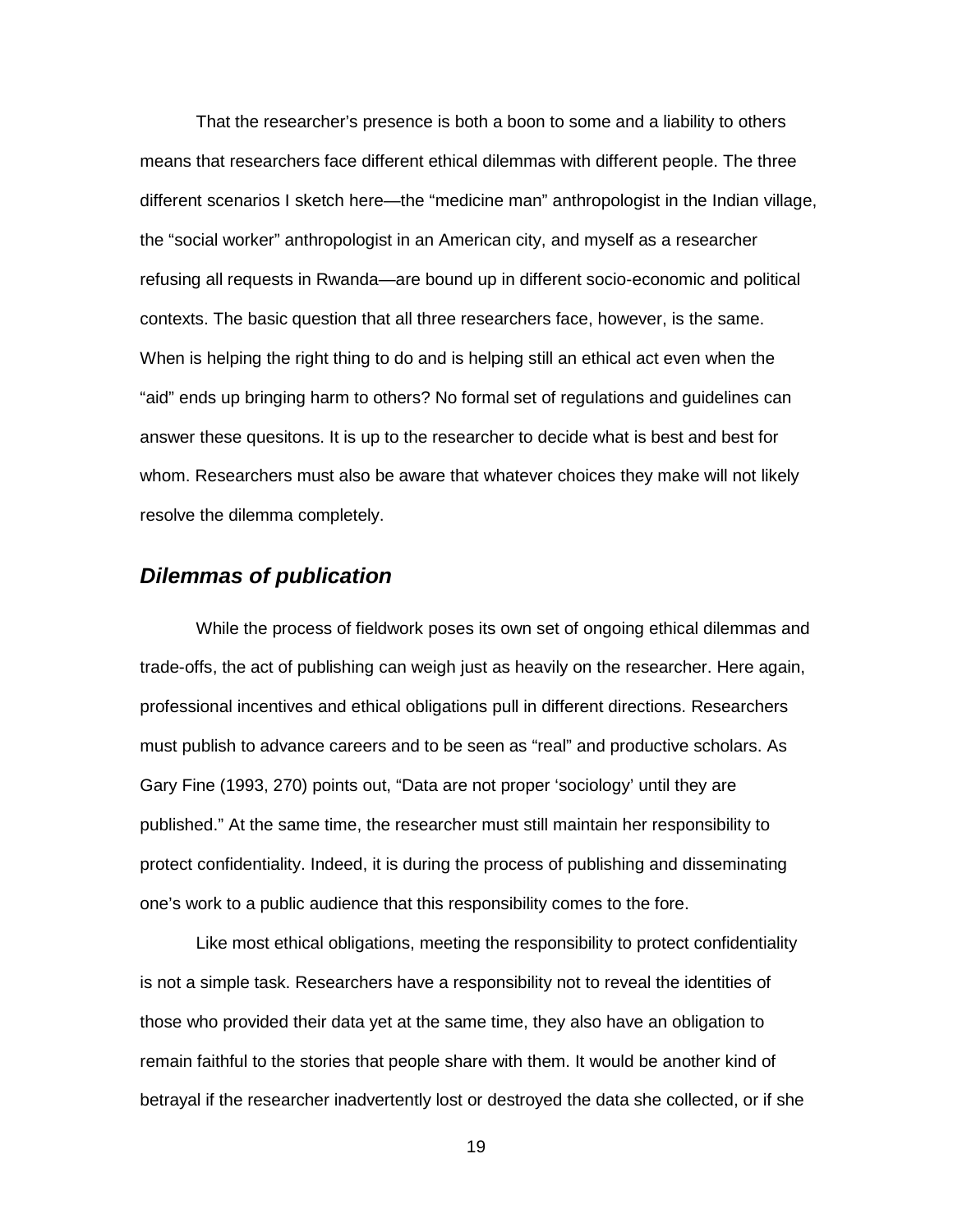was not careful with the details in her analysis or written work. The question is how far should researchers go to protect the identities of speakers while at the same time remain true to the stories these speakers share with researchers.

### **Hiding identities**

In my written work (which began as a PhD dissertation and came out later as a book), I tried to do my utmost to hide all identities. I worked from a level of near paranoia that some ambitious civil servant in some Rwandan ministry would take it upon himself to comb through the pages of my book or dissertation to figure out exactly where I was doing my research and to whom I spoke. I therefore tried to take all the precautions I could think of that would maintain the integrity of the data but at the same time keep any ambitious bureaucrat from figuring out the identities of those whose stories I include in the book.

I took multiple steps to hide locations and identities. I used pseudonyms for the research sites. I also deleted or altered any references in the data to neighboring locations or landmarks that could help to identity the two sites. There were two exceptions to this rule. I do mention the Virunga mountain range and its proximity to my northern research site. The mountains, I reasoned, were not a dead giveaway since the mountains ring many communities, not just my research site. I also did not use a pseudonym for Bugesera, a region to the east of my Gitarama research site. Both of these references certainly narrowed down the general vicinity of my research sites but not to the point where they could allow an outside reader to pinpoint the exact locations.

In addition to using pseudonyms for place names, I also used pseudonyms for informants I refer to in the book. I did not assign pseudonyms to everyone, only to those whose stories or interviews I quote at length. Pseudonyms not only helped to protect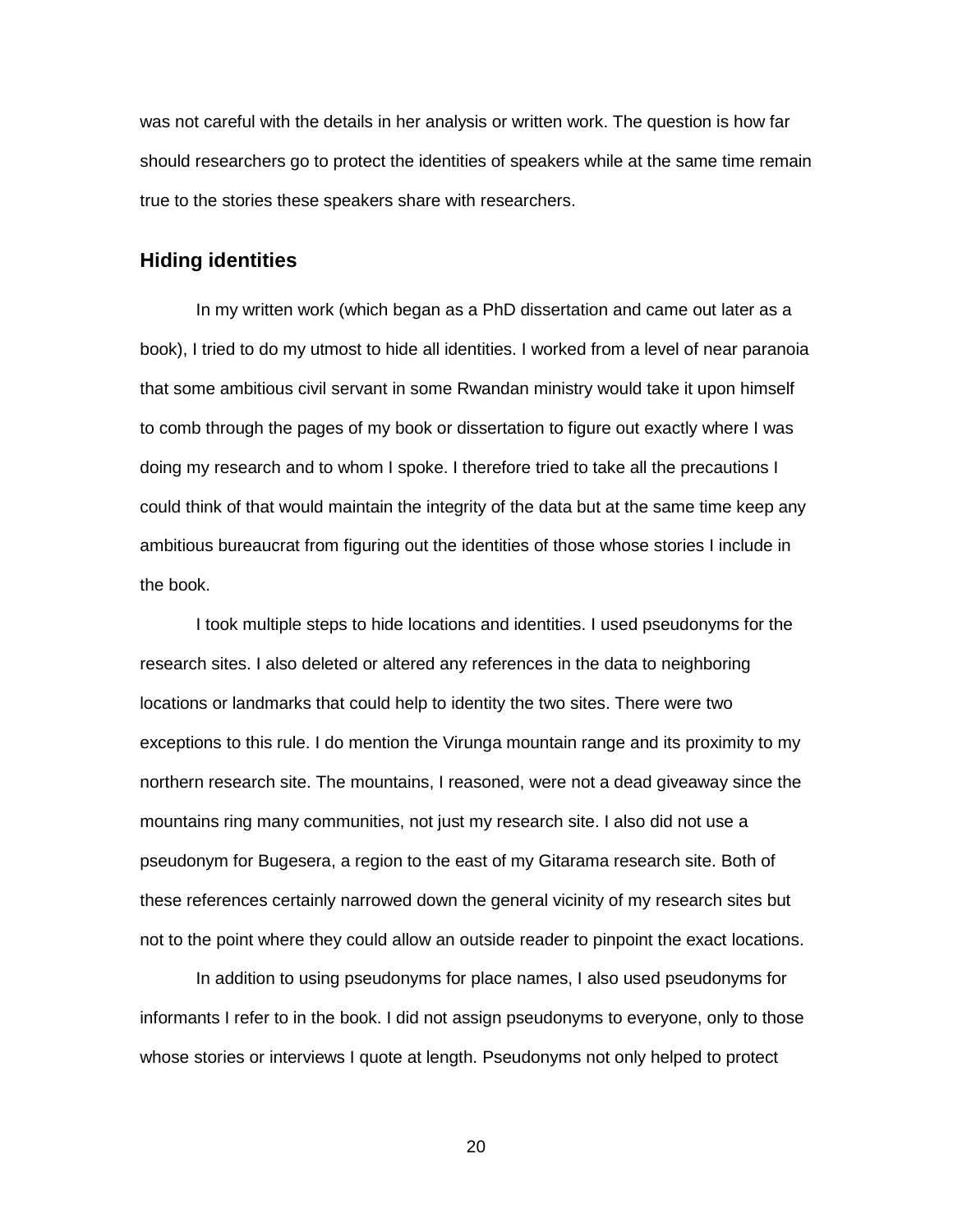identities, it also made the narrative more readable and allowed me to refer back to the same people throughout the book.

My rule for choosing pseudonyms was fairly straightforward. I used French names since for the most part, Rwandans of a certain age have French first names. I picked names that did not approximate the person's real name $^6$  $^6$  in any way but were among names that one could find in Rwanda. Choosing pseudonyms is not a task to be taken lightly. Ellis (1995) chose names that sounded similar to the person's real name so that she could more easily keep the names and pseudonyms straight. Unfortunately, this choice also made it easier for people from her site to recognize the people in her book.

In addition to using pseudonyms, I also withheld or obscured biographical details when doing so did not detract from analysis. One type of detail I could obscure without undermining the integrity of the data, for example, was the number of children a respondent had. Instead of referring to "Richard, father of five children," I might refer to Richard as having "several" or "many" children. Other biographical details, however, were not possible to suppress or obscure. If an informant had been the *conseiller* during the civil war or genocide, I could hardly change or withhold that information for as *conseiller*, that person's words and deeds may have carried great weight in the community. Another type of detail that I could not suppress was whether an informant had some tie to a local leader since such ties formed a core argument of my book. Thus, if a person had had a close tie (through family, friendship, or some other means) to the *bourgmestre*, I could scarcely afford to leave out this information.

 $\overline{a}$ 

<span id="page-20-0"></span> $6$  We collected only first names. Our familiarity with people's first names and our lack of familiarity with their last names made it difficult at times to track the same person down again. We had to qualify common names like "Félicien" or "Jean" with the person's age, occuption, *cellule*, or indeed, all three extra identifiers to locate the right person.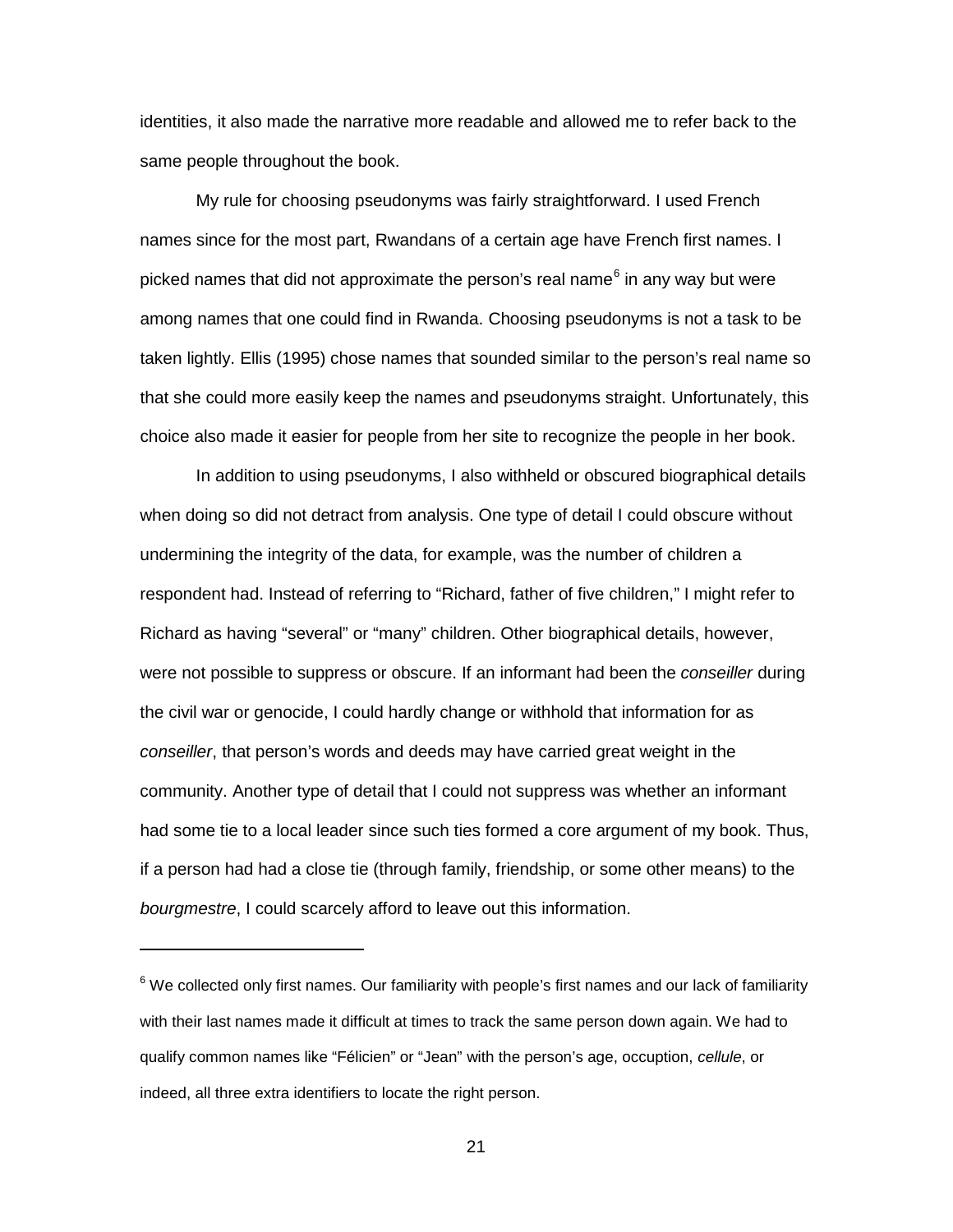With all these precautions, I realized that I could never obscure identities to the point of ensuring that local residents could not recognize some of the people in the book. Doing so would violate the integrity of the data themselves. So the question then becomes what is enough when it comes to protecting identities in written work? Did I go far enough? At first, I believed I had but upon my return trip, I had second thoughts.

### **Self-censorship**

Researchers not only seek to publish their work, they may also wish to return to the same country or communities to extend their studies or start new projects. In many countries, researchers require government approval to conduct research. In such cases, researchers have an incentive not to get on the "wrong" side of government officials or policies lest they be prevented from continuing research in that country.

My ability to return to Rwanda, for example, depended on the consent of the government. While Americans can travel to Rwanda without a visa, the government can easily deny me permission to enter the country or to conduct research once I am there. The government could also obstruct my research in other ways. They could assign me a permanent minder, which would stop my research cold. They could instruct local authorities not to cooperate with me; local authorities, in turn, could instruct their residents not to talk to me. None of these possibilities is unique to Rwanda. They can occur in any country.

When aligned with the professional imperative to publish, the edict of staying on the government's good side becomes doubly powerful. Researchers might even find themselves self-censoring. They might refrain from analysis that is overly critical of the government or remove references to practices that conflict with the government's public image. The RPF, for example, is very sensitive to any references to war crimes it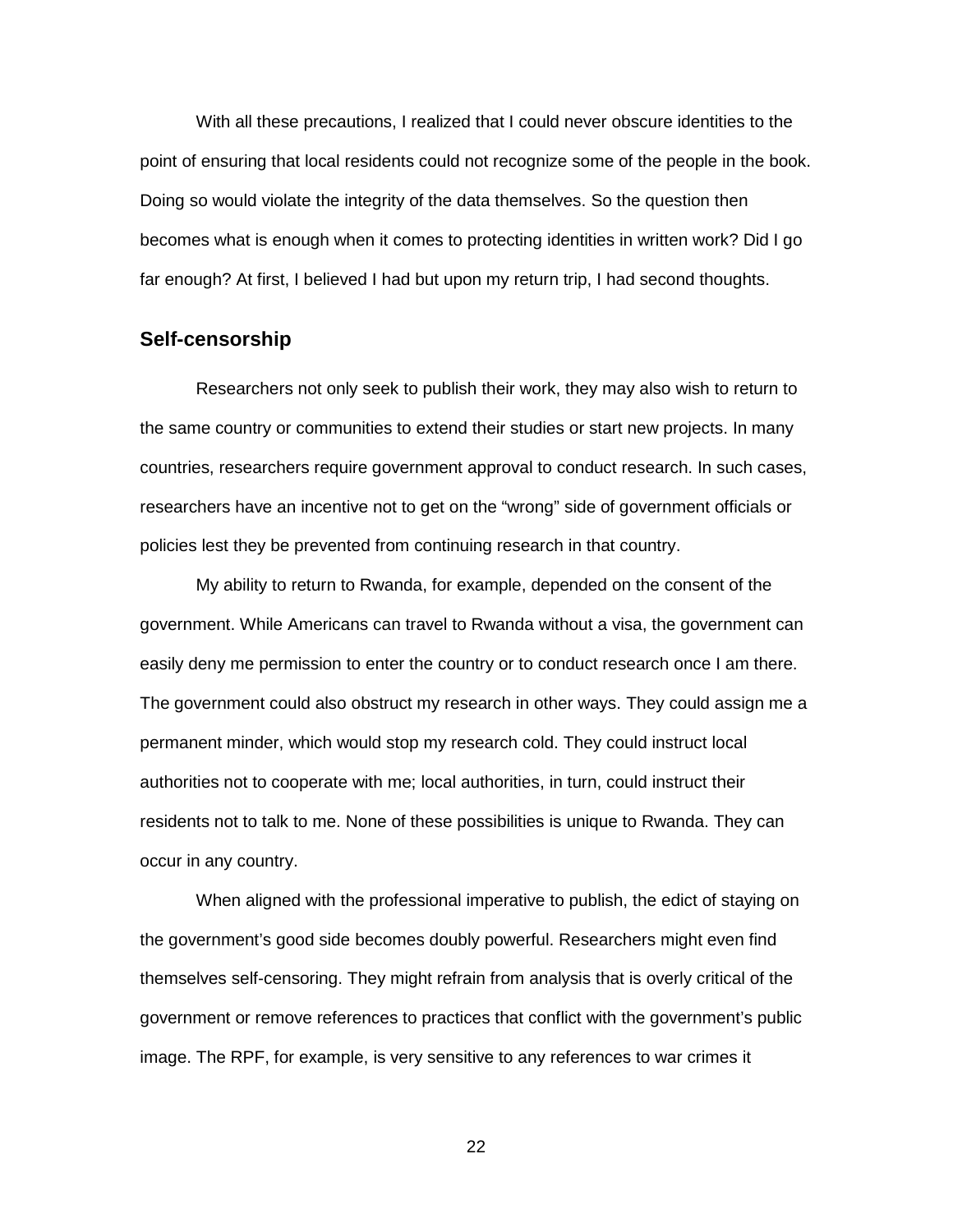committed during the civil war that brought it to power in 1994. To what extent do I refrain from including data on or references to RPF war crimes in my published work?

The pressures not to run afoul of host governments may be even stronger for junior scholars whose career trajectories often depend on returning to the same country. The costs of learning a new region, country, or community are high as are the benefits of building on one's prior knowledge and experience within the same country.

I did not consciously refrain from taking a position on potentially controversial subjects in my written work, nor did I remove data or findings that were critical of the Rwandan government. At the same time, my book did not focus on the current regime; its focus was largely on prior regimes and actors. Informants nonetheless made mention of RPF war crimes and abuses and I incorporated those data into my analysis where appropriate—that is, where it served the argument. But I was not unaware that including such material could in fact get me in trouble later.

My worry about publication was not only about maintaining my own access, however; it also had to do with protecting the people who worked with me. During the course of my fieldwork in 2004, I had heard stories of authorities imprisoning interpreters and research assistants who had been working with foreign researchers or NGOs. In one instance, the NGO employer was not able to get its employee out of prison. I did not want anything like that to happen to anyone who had worked with me. This did not make me alter any of my analysis, but it did make me consider carefully the potential risks of including certain pieces of data in my book, because I knew I could not always protect people from any risks, particularly once I had left the country. What the prospects of publication reminded me in no uncertain terms was that my obligation to protect did not end with my departure from the field; it continued, albeit in different form, during the period of write up and publication.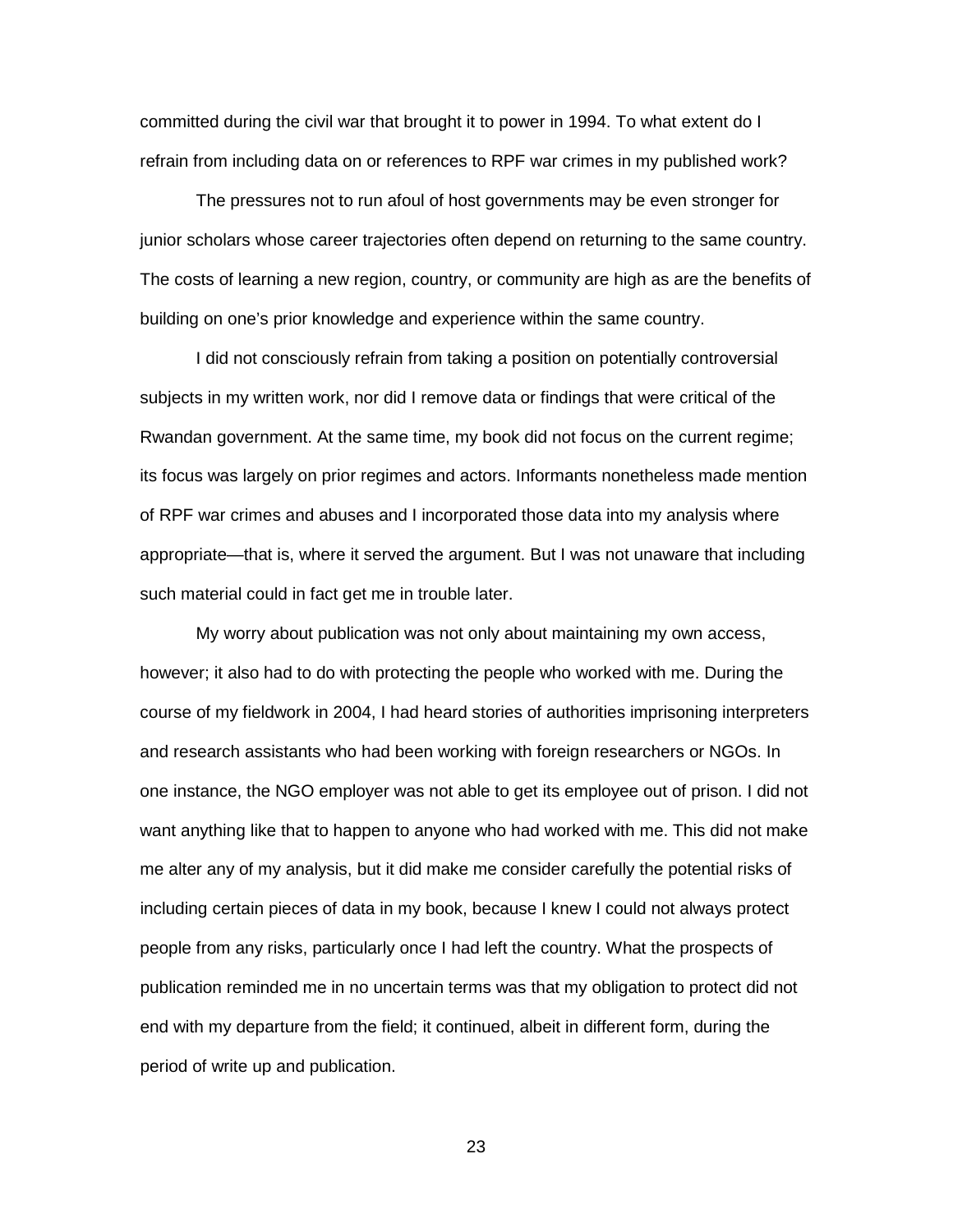### *Verdicts and standards*

Ellis (1995) writes about her uncomfortable return to the small fishing village where she had conducted her dissertation research. She had mistakenly believed that because literacy rates in the community were low that no one would read her book or even know that a book existed. She was wrong. When she returned years later for a visit, she found, much to her horror, that many people whom she had considered friends for years were angry at her for what she had written. At least one of her former "friends" refused to speak to her again.

Ellis's article is a reflection on what she could have and *should* have done differently. For the first time, she realized that her goals as researcher came before her role as friend and adopted member of a small community. She realized that the onesidedness of her work allowed her to skirt over the ethical dilemma of inhabiting the dual and sometimes contradictory roles of friend and researcher. In the latter role, it was her professional "duty" to disclose; in the former, her duty was to keep people's stories between them.

While much of my experience was quite different than Ellis's, her piece brings up an important aspect of field ethics that scholars rarely discuss. Thinking about the people in my research sites reading my published book made me realize that I had made the same choice as Ellis. I had adhered faithfully to professional norms that valued detachment (i.e., refusing requests for help) and publishing (i.e., disclosure) above all else, without ever contemplating what those in my community would think about my rendering of their community and their stories in written form. I had taken complete ownership of the data; l was the final arbiter of what to disclose and how to interpret the data. In fact, this was my job as a scholar.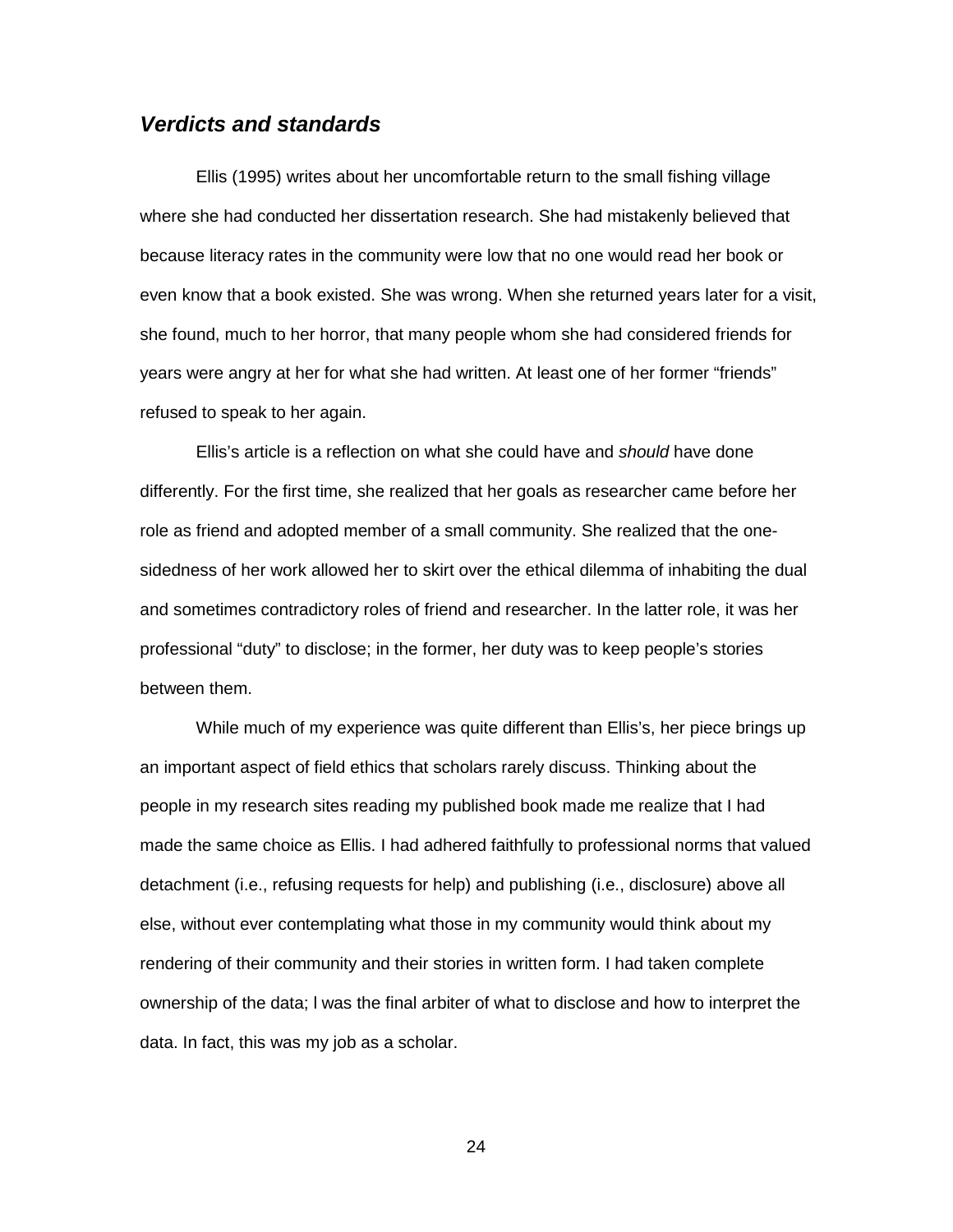What returning to Rwanda in 2008 made me realize, however, was that the sense of obligation to those who gave so generously of their time to me did not reside in institutional regulations or IRB dictates. Rather, it resided in my desire to maintain relationships with these people no matter what. While I was interested in collecting more "data," I was also interested in maintaining people's faith and belief in me as a trustworthy person. What my return trip taught me was that the fate of micro-level researchers and their work is in the hands of those we study. It is they who ultimately decide whether we have met the ethical standards to which we aspire.

## *References*

- Brass, Paul R. 1997. *Theft of an idol: Text and context in the representation of collective violence*. Princeton: Princeton University Press.
- Bringa, Tone. 1995. *Being Muslim the Bosnian way: Identity and community in a central Bosnian village*. Princeton: Princeton University Press.
- Condominas, Georges, 1973. Distinguished Lecture 1972: Ethics and comfort: An ethnographer's view of his profession, American Anthropological Association.
- de Lame, Danielle. 1996. *Une colline entre mille ou le calme avant la tempête: Transformations et blocages du Rwanda rural*. Tervuren: Musée royal de l'Afrique centrale.
- du Toit, Brian M. 1980. Ethics, informed consent, and fieldwork. *Journal of Anthropological Research* 36(3):274-86.
- Ellis, Carolyn. 1995. Emotional and ethical quagmires in returning to the field. *Journal of Contemporary Ethnography* 24(1):68-98.
- Fine, Gary Alan. 1993. Ten lies of ethnography: Moral dilemmas of field research. *Journal of Contemporary Ethnography* 22(3):267-94.
- Fujii, Lee Ann. 2009. *Killing neighbors: Webs of violence in Rwanda*. Ithaca: Cornell University Press.
- McCurdy, David W., 1981. The medicine man, in Michael A. Rynkiewich and James P. Spradley, ed., *Ethics and anthropology*. Malabar, FL: Robert E. Krieger Publishing Company, Inc.